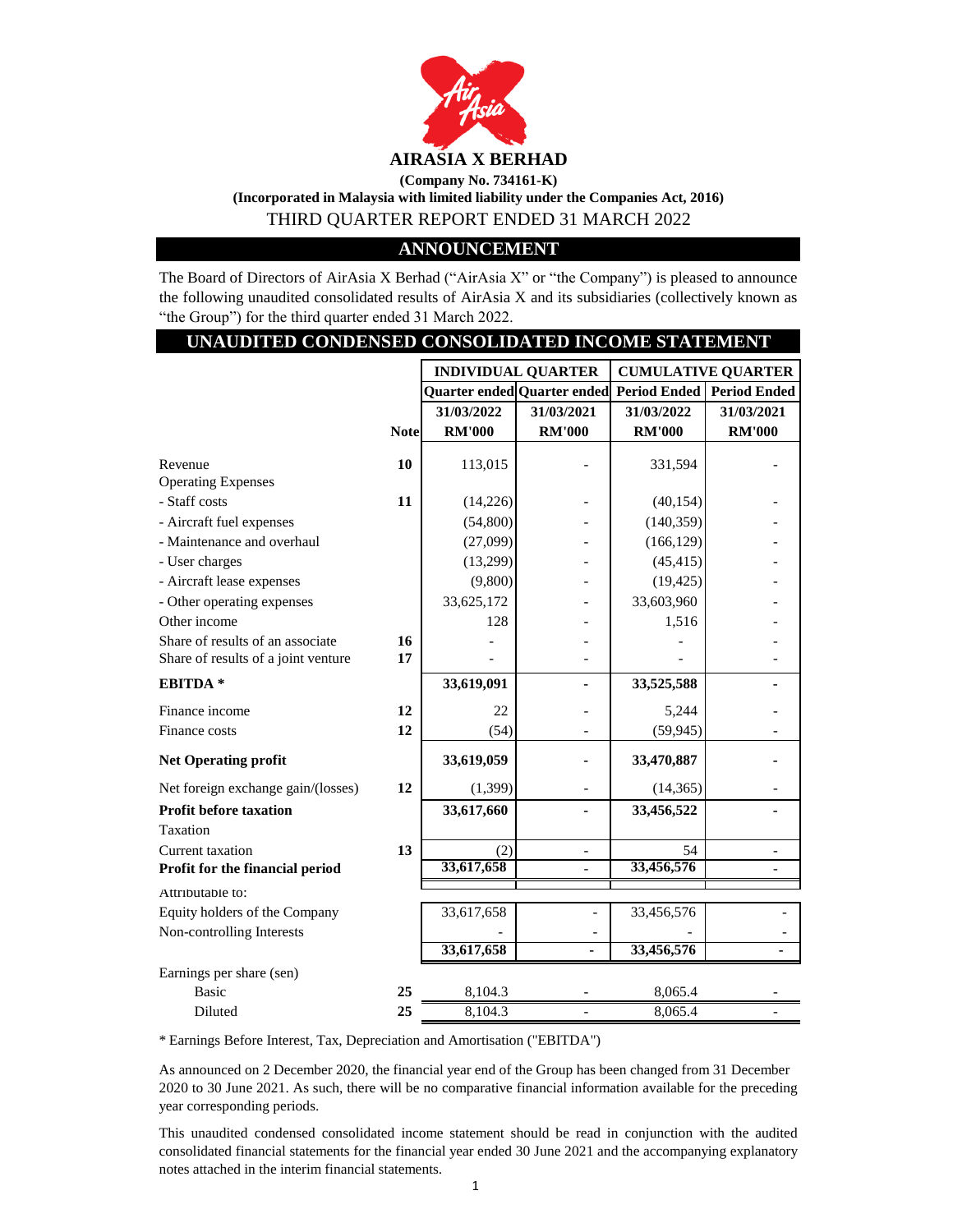

# **(Company No. 734161-K) (Incorporated in Malaysia with limited liability under the Companies Act, 2016)** THIRD QUARTER REPORT ENDED 31 MARCH 2022

# **UNAUDITED CONDENSED CONSOLIDATED STATEMENT OF COMPREHENSIVE INCOME**

|                                                                            | <b>INDIVIDUAL QUARTER</b> |                                                       | <b>CUMULATIVE QUARTER</b> |               |
|----------------------------------------------------------------------------|---------------------------|-------------------------------------------------------|---------------------------|---------------|
|                                                                            |                           | Quarter ended Quarter ended Period Ended Period Ended |                           |               |
|                                                                            | 31/03/2022                | 31/03/2021                                            | 31/03/2022                | 31/03/2021    |
|                                                                            | <b>RM'000</b>             | <b>RM'000</b>                                         | <b>RM'000</b>             | <b>RM'000</b> |
| Proft for the financial period                                             | 33,617,658                |                                                       | 33,456,576                |               |
| Other comprehensive (loss)/income                                          |                           |                                                       |                           |               |
| Foreign currency translation differences                                   | (89)                      |                                                       | (527)                     |               |
| <b>Total comprehensive profit</b><br>for the financial period              | 33,617,569                |                                                       | 33,456,049                |               |
|                                                                            |                           |                                                       |                           |               |
| Total comprehensive profit attributable<br>To equity holder of the company | 33,617,569                |                                                       | 33,456,049                |               |
| <b>Total comprehensive profit</b><br>for the financial period              | 33,617,569                |                                                       | 33,456,049                |               |
|                                                                            |                           |                                                       |                           |               |

As announced on 2 December 2020, the financial year end of the Group has been changed from 31 December 2020 to 30 June 2021. As such, there will be no comparative financial information available for the preceding year corresponding periods.

This unaudited condensed consolidated statement of comprehensive income should be read in conjunction with the audited consolidated financial statements for the financial year ended 30 June 2021 and the accompanying explanatory notes attached in the interim financial statements. 2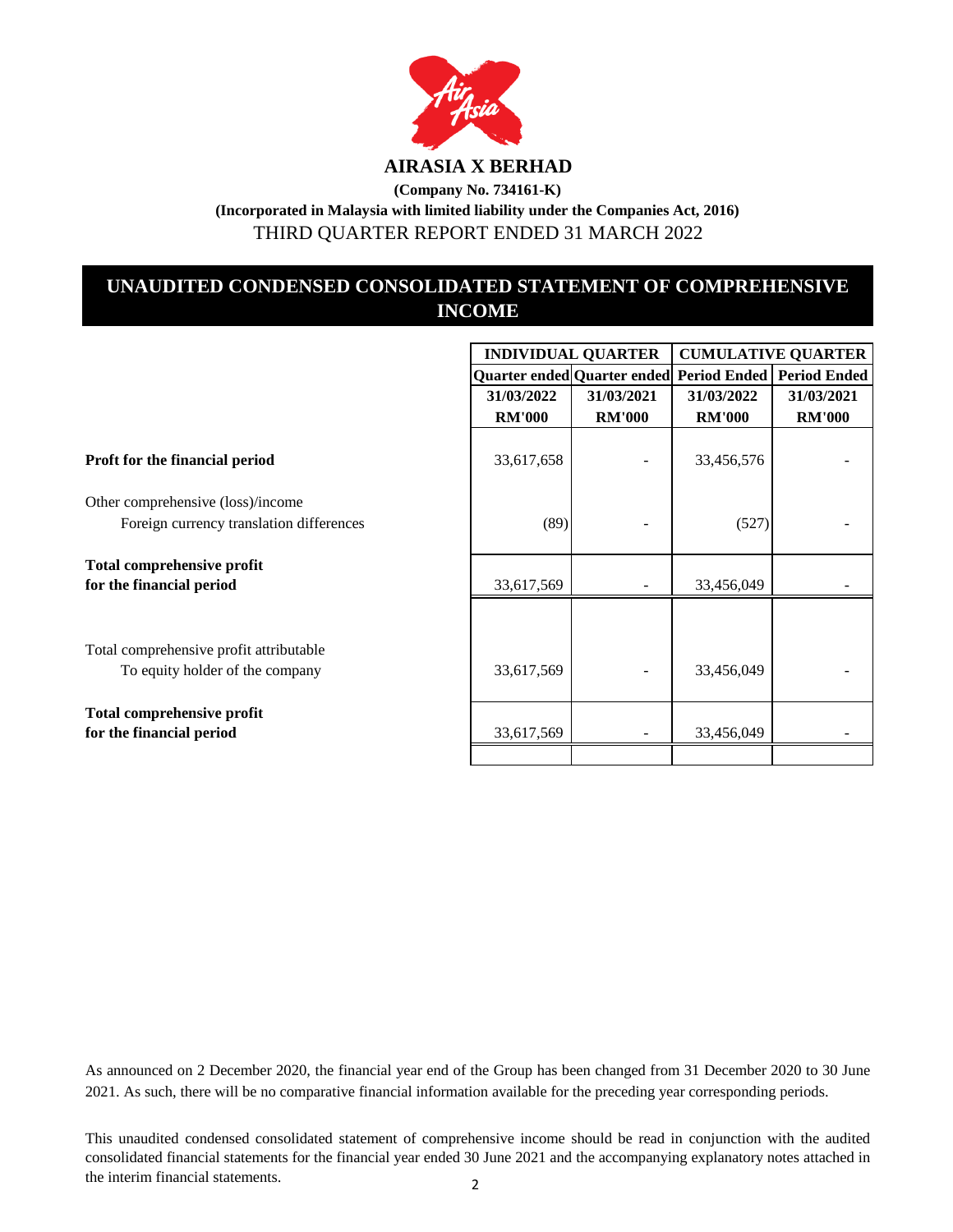

**(Incorporated in Malaysia with limited liability under the Companies Act, 2016)** THIRD QUARTER REPORT ENDED 31 MARCH 2022

# **UNAUDITED CONDENSED CONSOLIDATED STATEMENT OF FINANCIAL POSITION**

|                                    |             | <b>Unaudited As At</b> | <b>Audited As At</b> |
|------------------------------------|-------------|------------------------|----------------------|
|                                    |             | 31/03/2022             | 30/06/2021           |
|                                    | <b>Note</b> | <b>RM'000</b>          | <b>RM'000</b>        |
| <b>NON-CURRENT ASSETS</b>          |             |                        |                      |
| Property, plant & equipment        | 14          | 133,720                |                      |
| Right of use assets                | 15          |                        |                      |
| Finance lease receivable           | 16          |                        |                      |
| Investment in an associate         | 17          |                        |                      |
| Investment in a joint venture      | 18          |                        |                      |
| Trade and other receivables        | 19          | 134,322                | 2,118,782            |
| Amount due from an associate       |             |                        | 23,434               |
|                                    |             | 268,042                | 2,142,216            |
| <b>CURRENT ASSETS</b>              |             |                        |                      |
| Inventories                        | 20          |                        |                      |
| Trade and other receivables        | 19          | 26,270                 | 119,604              |
| Amount due from an associate       |             |                        | 150,540              |
| Amounts due from related parties   |             | 13,553                 | 4,068                |
| Finance lease receivable           | 16          |                        |                      |
| Tax recoverable                    |             | 1,780                  | 1,694                |
| Deposits, cash and bank balances   | 21          | 46,900                 | 74,110               |
|                                    |             | 88,503                 | 350,016              |
| <b>CURRENT LIABILITIES</b>         |             |                        |                      |
| Sales in advance                   |             | 8,596                  | 504,841              |
| Trade and other payables           | 22          | 204,173                | 1,741,420            |
| Provision for termination          | 23          |                        | 25,163,344           |
| Amount due to an associate         |             |                        | 3,625                |
| Amount due to related parties      |             | 2,890                  | 353,906              |
| <b>Borrowings</b>                  | 24          | 5                      | 6,766,607            |
| Provision for aircraft maintenance |             |                        | 29,469               |
|                                    |             | 215,664                | 34,563,212           |
| <b>Net Current Liabilities</b>     |             | (127, 161)             | (34, 213, 196)       |
| <b>NON-CURRENT LIABILITIES</b>     |             |                        |                      |
| Trade and other payables           | 22          |                        | 589                  |
| Amount due to an associate         |             |                        | 170,284              |
| <b>Borrowings</b>                  | 24          |                        |                      |
| Provision for aircraft maintenance |             | 266,496                | 1,339,809            |
|                                    |             | 266,496                | 1,510,684            |
|                                    |             | (125, 615)             | (33,581,664)         |
| <b>CAPITAL AND RESERVES</b>        |             |                        |                      |
| Share capital                      |             | 1,534                  | 1,534,044            |
| Currency translation reserve       |             | 200                    | 727                  |
| <b>Accumulated losses</b>          |             | (127, 349)             | (35, 116, 435)       |
| <b>Shareholders' equity</b>        |             | (125, 615)             | (33,581,664)         |

As announced on 2 December 2020, the financial year end of the Group has been changed from 31 December 2020 to 30 June 2021. As such, there will be no comparative financial information available for the preceding year corresponding periods.

This unaudited condensed consolidated statement of financial position should be read in conjunction with the audited consolidated financial statements for the financial year ended 30 June 2021 and the accompanying explanatory notes attached in the interim financial statements.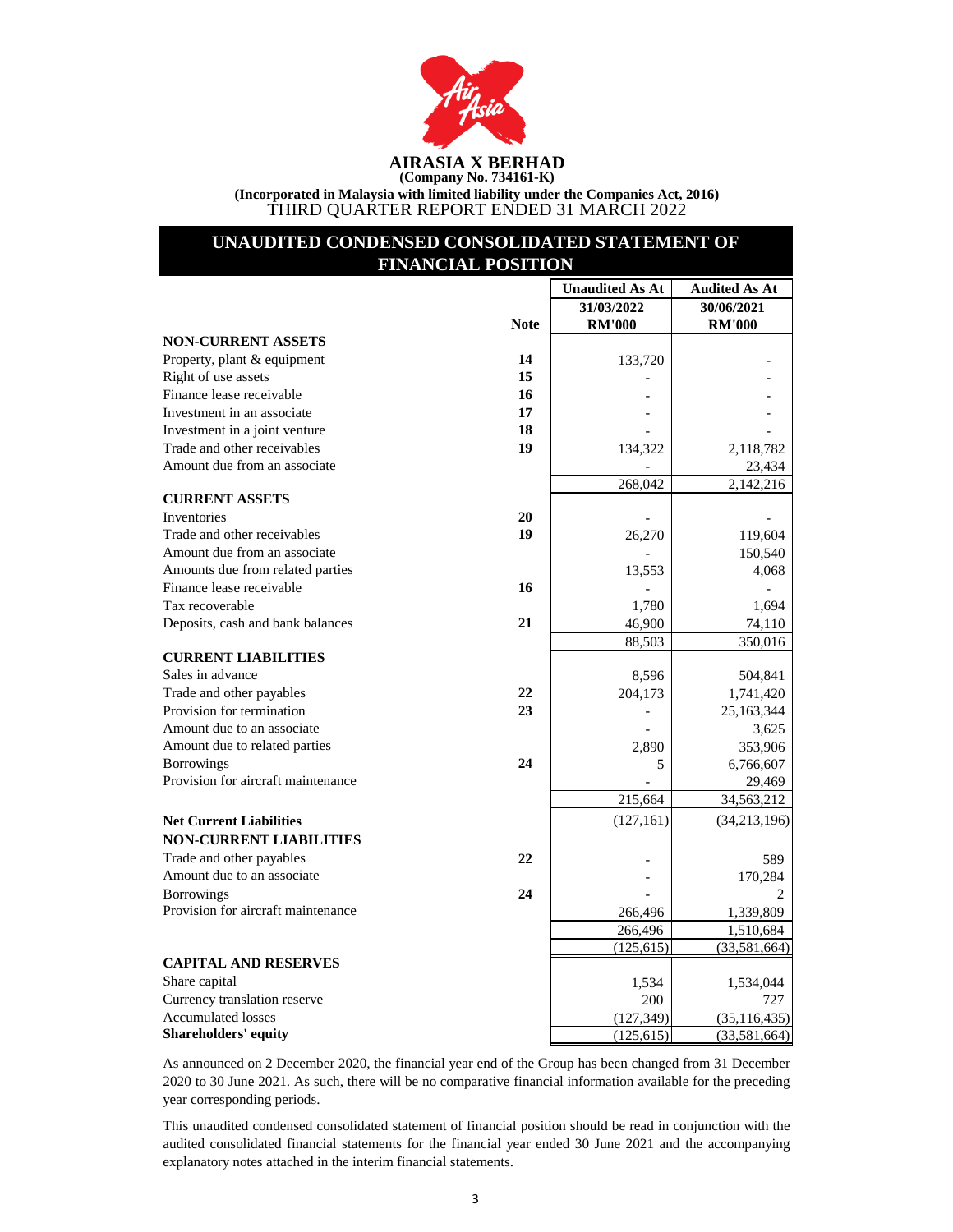

**(Company No. 734161-K)**

**(Incorporated in Malaysia with limited liability under the Companies Act, 2016)**

# THIRD QUARTER REPORT ENDED 31 MARCH 2022

# **UNAUDITED CONDENSED CONSOLIDATED STATEMENT OF CHANGES IN EQUITY**

|                                     |                          |                | <b>Currency</b>          |                                |               |
|-------------------------------------|--------------------------|----------------|--------------------------|--------------------------------|---------------|
|                                     | <b>Number</b>            | <b>Nominal</b> |                          | <b>Translation</b> Accumulated | <b>Total</b>  |
|                                     | of shares                | <b>Value</b>   | <b>Reserve</b>           | <b>Losses</b>                  | <b>Equity</b> |
|                                     | 000                      | <b>RM'000</b>  | <b>RM'000</b>            | <b>RM'000</b>                  | <b>RM'000</b> |
| At 1 July 2021                      | 4,148,149                | 1,534,044      | 727                      | (35, 116, 435)                 | (33,581,664)  |
| Net profit for the financial period |                          |                |                          | 33,456,576                     | 33,456,576    |
| Share consolidation                 | (3,733,334)              |                | $\overline{\phantom{0}}$ |                                |               |
| Share capital reduction             | $\overline{\phantom{0}}$ | (1,532,510)    | $\overline{\phantom{a}}$ | 1,532,510                      |               |
| Other comprehensive loss            |                          |                | (527)                    |                                | (527)         |
| Total comprehensive loss            | (3,733,334)              | (1,532,510)    | (527)                    | 34,989,086                     | 33,456,049    |
| <b>At 31 March 2022</b>             | 414,815                  | 1,534          | 200                      | (127, 349)                     | (125, 615)    |
| At 1 January 2020                   | $\overline{\phantom{0}}$ |                |                          |                                |               |
| Total comprehensive loss            | -                        |                | -                        | $\overline{\phantom{a}}$       |               |
| At 30 June 2021                     |                          |                |                          |                                |               |

**Issued and fully paid ordinary shares**

As announced on 2 December 2020, the financial year end of the Group has been changed from 31 December 2020 to 30 June 2021. As such, there will be no comparative financial information available for the preceding year corresponding periods.

This unaudited condensed consolidated statement of changes in equity should be read in conjunction with the audited consolidated financial statements for the financial year ended 30 June 2021 and the accompanying explanatory notes attached in the interim financial statements.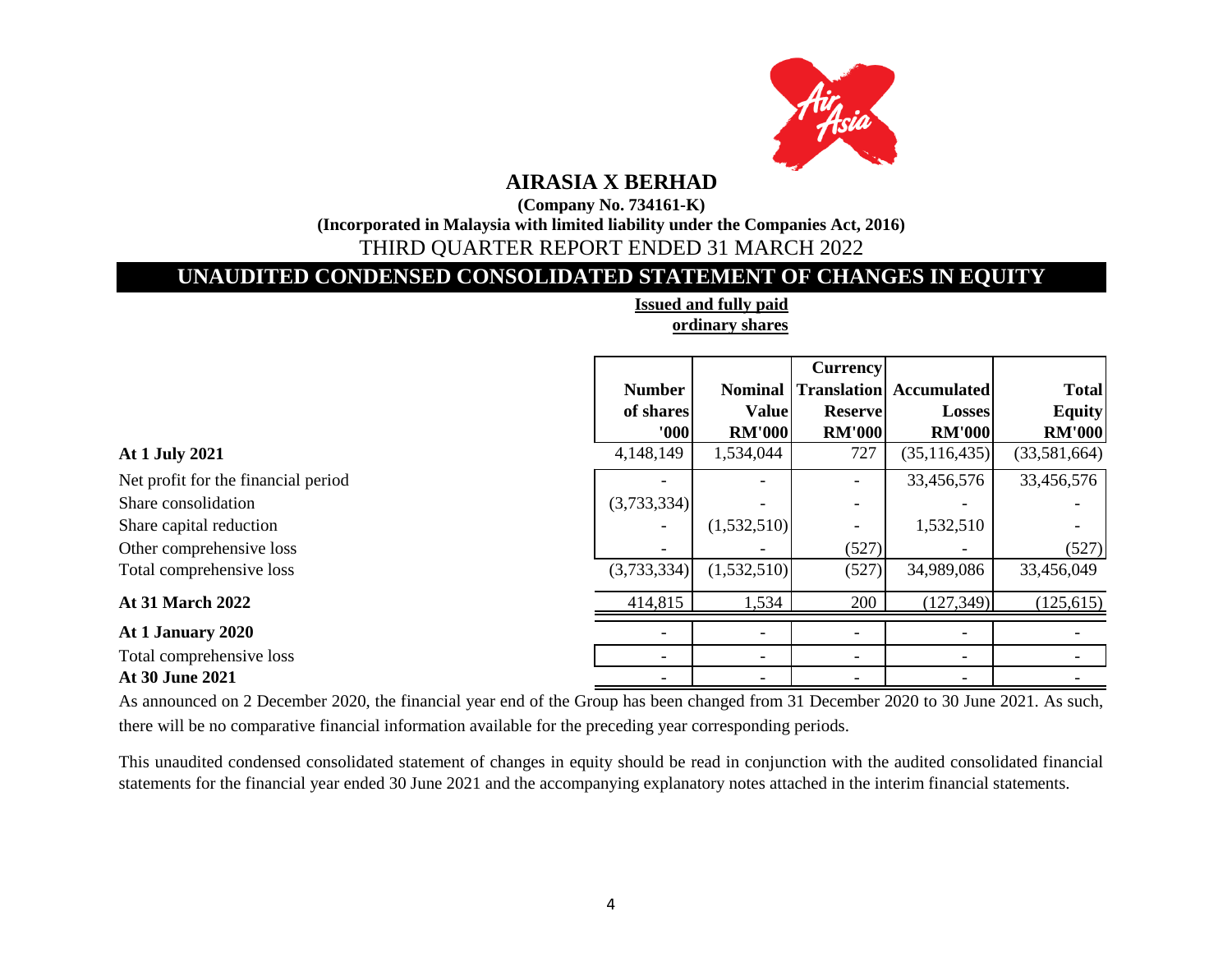

|                                                                          | <b>Period ended</b> | Period ended  |
|--------------------------------------------------------------------------|---------------------|---------------|
|                                                                          | 31/03/2022          | 31/03/2021    |
| <b>Note</b>                                                              | <b>RM'000</b>       | <b>RM'000</b> |
| <b>CASH FLOWS FROM OPERATING ACTIVITIES</b>                              |                     |               |
| Profit before tax                                                        | 33,456,522          |               |
| Adjustments:                                                             |                     |               |
| Finance income                                                           | (1, 491)            |               |
| Finance costs                                                            | 57,636              |               |
| Impact of discounting effect on financial instruments (net)              | (1,444)             |               |
| Net unrealised foreign exchange losses                                   | 4,940               |               |
| Operating profit before working capital changes                          | 33,516,163          |               |
| Changes in working capital:                                              |                     |               |
| Trade and other receivables                                              | 241,232             |               |
| Related parties balances                                                 | (190, 922)          |               |
| Trade and other payables                                                 | (33,095,050)        |               |
| Sales in advance                                                         | (496, 245)          |               |
| <b>Cash flows generated from operations</b>                              | (24, 822)           |               |
| Finance costs paid                                                       | (2,250)             |               |
| Interest received                                                        | 125                 |               |
| Net cash used in operating activities                                    | (26,947)            | ÷             |
| <b>CASH FLOWS FROM FINANCING ACTIVITIES</b>                              |                     |               |
| Repayment of hire purchase                                               | (3)                 |               |
| Deposits pledged as securities                                           | 2,434               |               |
| Net cash used in financing activities                                    | 2,431               |               |
| NET DECREASE FOR THE FINANCIAL PERIOD                                    | (24, 516)           |               |
| <b>CURRENCY TRANSLATION DIFFERENCES</b>                                  | (260)               |               |
| CASH AND CASH EQUIVALENTS AT BEGINNING OF THE<br><b>FINANCIAL PERIOD</b> | 68,466              |               |
| CASH AND CASH EQUIVALENTS AT END OF THE<br><b>FINANCIAL PERIOD</b><br>21 | 43.690              |               |

As announced on 2 December 2020, the financial year end of the Group has been changed from 31 December 2020 to 30 June 2021. As such, there will be no comparative financial information available for the preceding year corresponding periods.

This unaudited condensed consolidated cash flow statement should be read in conjunction with the audited consolidated financial statements for the financial year ended 30 June 2021 and the accompanying explanatory notes attached in the interim financial statements.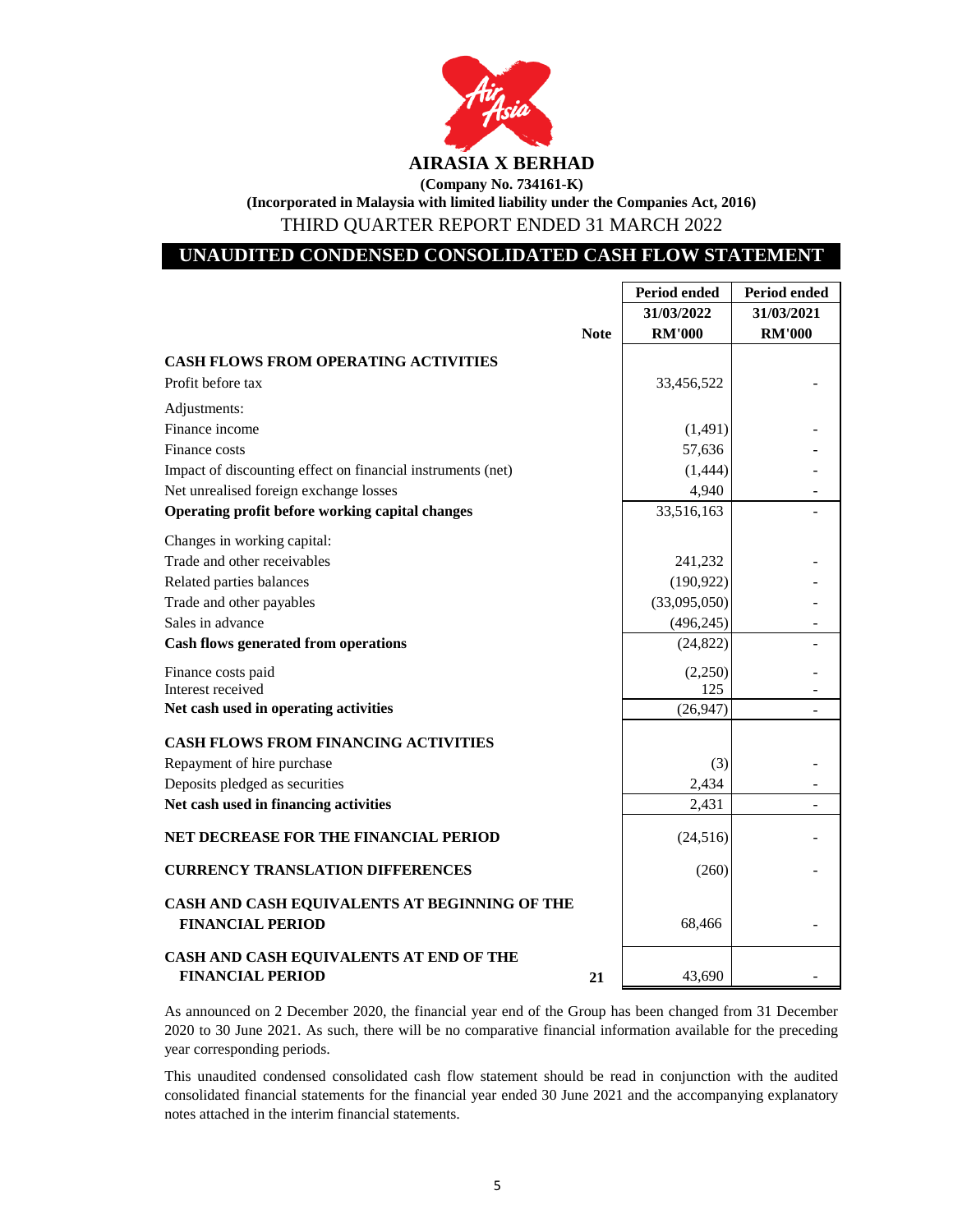

# **KEY OPERATING STATISTICS - 31 MARCH 2022**

# **Performance indicator for current quarter against the same quarter last year**

During the quarter ended 31 March 2022 the Company has suffered from the full impact of the Covid 19 pandemic and, with the suspension of scheduled flight operations in April 2020, and the parking of the majority of the aircraft fleet, the performance indicators for the business are not meaningful. The tabular presentation of revenue and cost metrics in the quarter is therefore not included below, as there is no like-for-like comparison to the same quarter as at 31 March 2021.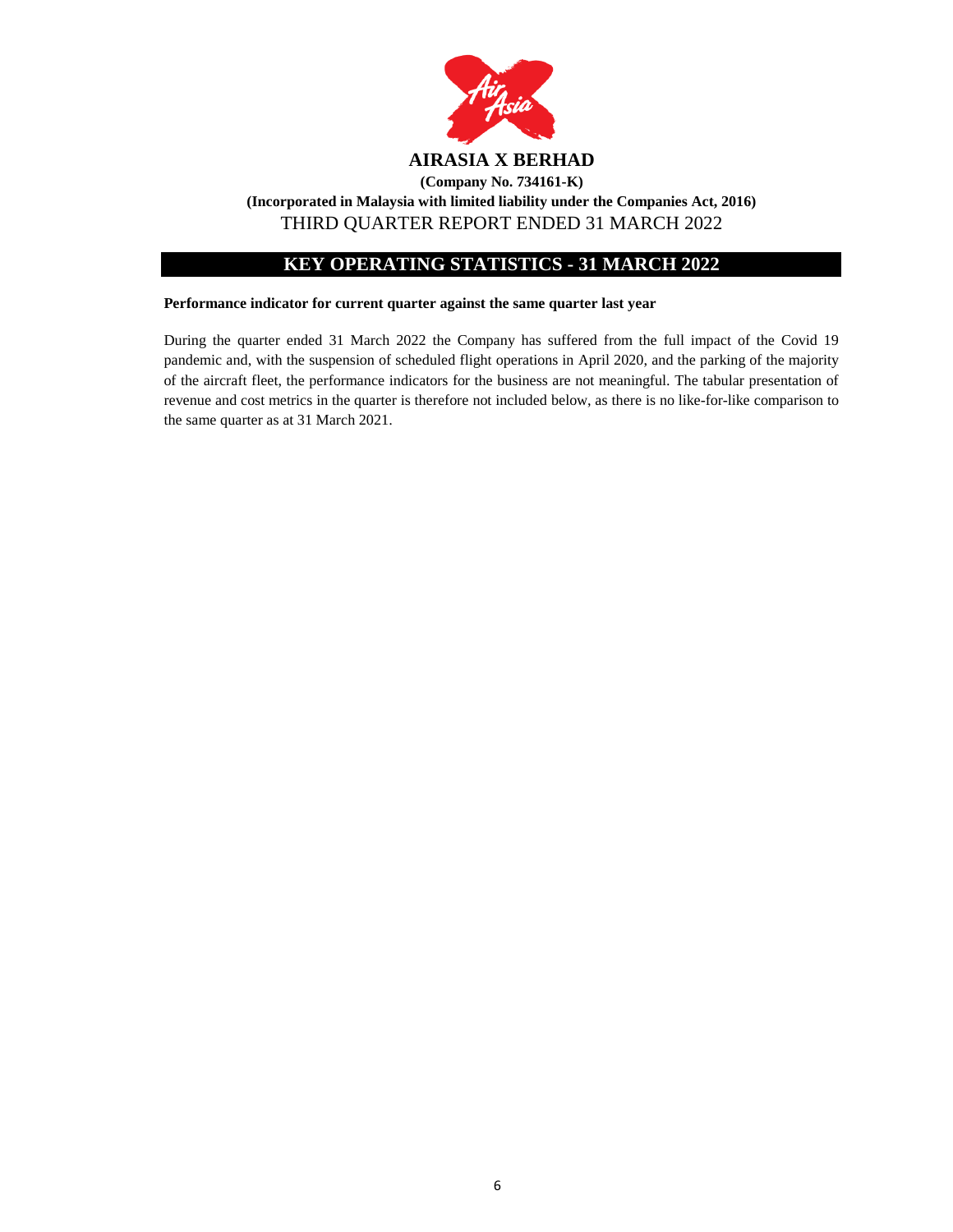

# **NOTES TO THE UNAUDITED ACCOUNTS - 31 MARCH 2022**

## **1. Basis of preparation**

The interim financial report is unaudited and has been prepared in accordance with Malaysian Financial Reporting Standard ("MFRS") 134: "Interim Financial Reporting" and paragraph 9.22 and Appendix 9B of the Bursa Malaysia Securities Berhad ("Bursa Malaysia") Listing Requirements.

As announced on 2 December 2020, the financial year end of the Group has been changed from 31 December 2020 to 30 June 2021. As such, there will be no comparative financial information available for the preceding year corresponding periods.

The interim financial statements should be read in conjunction with the audited consolidated financial statements for the financial year ended 30 June 2021.

For comparison purposes, the consolidated income statement for the quarter ended 30 September 2021 based on presentation in the unaudited financial statements, which is in line with the requirements of MFRS 134: Interim Financial Reporting, will be as follows:

**INDIVIDUAL QUARTER CUMULATIVE QUARTER**

|                                     |             | Quarter ended Quarter ended |               | <b>Period Ended</b> | <b>Period Ended</b> |
|-------------------------------------|-------------|-----------------------------|---------------|---------------------|---------------------|
|                                     |             | 31/03/2022                  | 31/03/2021    | 31/03/2022          | 31/03/2021          |
|                                     | <b>Note</b> | <b>RM'000</b>               | <b>RM'000</b> | <b>RM'000</b>       | <b>RM'000</b>       |
|                                     |             |                             |               |                     |                     |
| Revenue                             | 10          | 113,015                     |               | 331,594             |                     |
| <b>Operating Expenses</b>           |             |                             |               |                     |                     |
| - Staff costs                       | 11          | (14,226)                    |               | (40, 154)           |                     |
| - Aircraft fuel expenses            |             | (54,800)                    |               | (140, 359)          |                     |
| - Maintenance and overhaul          |             | (27,099)                    |               | (166, 129)          |                     |
| - User charges                      |             | (13,299)                    |               | (45, 415)           |                     |
| - Aircraft operating lease expenses |             | (9,800)                     |               | (19, 425)           |                     |
| - Other operating expenses          |             | 33,625,172                  |               | 33,603,960          |                     |
| Other income                        |             | 128                         |               | 1,516               |                     |
| <b>Operating profit</b>             |             | 33,619,091                  |               | 33,525,588          |                     |
| Finance income                      | 12          | 22                          |               | 5,244               |                     |
| Finance costs                       | 12          | (54)                        |               | (59, 945)           |                     |
| Net operating profit                |             | 33,619,059                  |               | 33,470,887          |                     |
| Foreign exchange gains/(losses)     | 12          | (1,399)                     |               | (14, 365)           |                     |
| Share of results of an associate    | 15          |                             |               |                     |                     |
| Share of results of a joint venture | 16          |                             |               |                     |                     |
| Other losses                        |             |                             |               |                     |                     |
| <b>Profit before taxation</b>       |             | 33,617,660                  |               | 33,456,522          |                     |
| <b>Taxation</b>                     |             |                             |               |                     |                     |
| Current taxation                    | 13          | (2)                         |               | 54                  |                     |
| Deferred taxation                   | 13          |                             |               |                     |                     |
|                                     |             | (2)                         |               | 54                  |                     |
| Profit for the financial period     |             | 33,617,658                  |               | 33,456,576          |                     |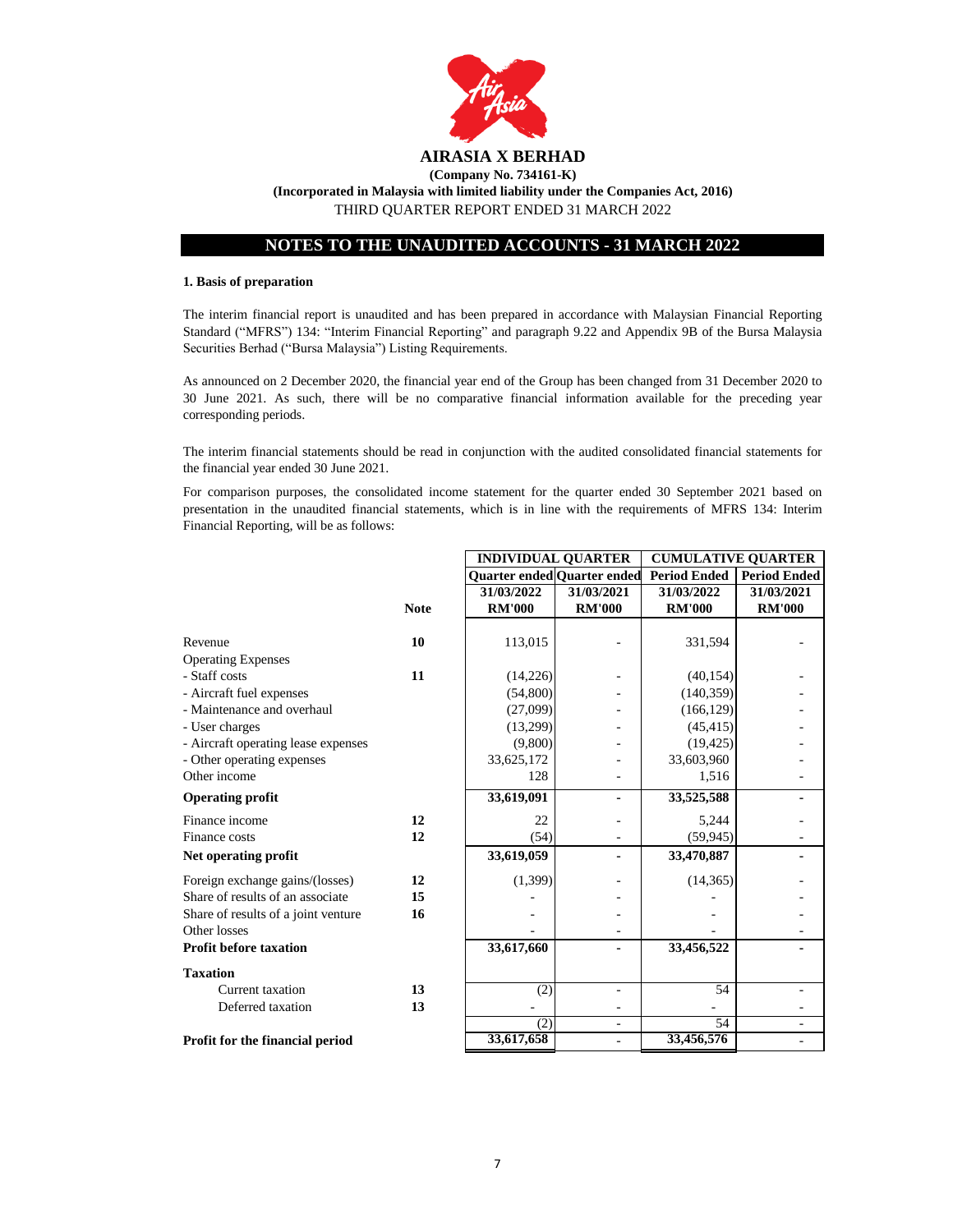

# **NOTES TO THE UNAUDITED ACCOUNTS - 31 MARCH 2022**

#### **2. Summary of significant accounting policies**

The accounting policies adopted in the preparation of the interim condensed consolidated financial statements are consistent with those followed in the preparation of the Group's annual consolidated financial statements for the year ended 30 June 2021. The Group did not early adopt any new standards, interpretation or amendment that has been issued but is not yet effective.

#### **3. Auditors' report on preceding annual financial statements**

The auditors have expressed a disclaimer of opinion on material uncertainty relating to going concern, in view of the current economic condition and Covid-19 Pandemic, in respect of AirAsia X Berhad's audited financial statements for the financial year ended 30 June 2021 in their report dated 29 October 2021.

The Disclaimer of opinion by Independent Auditors are as follows:

#### *Basis for disclaimer of opinion*

As disclosed in Note 2.1 and 46 to the financial statements, the global economy and in particular, the commercial airline industry, faces uncertainty over the expected timing of the recovery from the COVID-19 pandemic. The travel and border restrictions implemented by countries around the world have led to a significant fall in demand for international air travel which have impacted the Group's and the Company's financial position, financial performance and cash flows. The Group and the Company have reported a net loss of RM33.72 and RM33.79 billion respectively for the financial period ended 30 June 2021 and current liabilities exceeded current assets by RM34.21 billion and RM34.30 billion respectively. In addition, the Group and the Company also reported a shareholders' deficit of RM33.58 billion and RM33.66 billion respectively.

As a result of the pandemic, the Group and the Company have grounded most of the fleet since March 2020 and have deferred payment to creditors. Consequently, the Group and the Company have triggered events of default for various contracts and have made a provision for termination claims of RM25.16 billion in respect of these contracts as disclosed in Note 3(iv) and 10 to the financial statements.

These events or conditions indicate existence of material uncertainties that may cast significant doubt on the Group's and the Company's ability to continue as going concern.

Nevertheless, the financial statements of the Group and of the Company have been prepared on a going concern basis, the validity of which is highly dependent on the successful implementation of the following management's plans in responding to the conditions above.

#### (1) Implementation of proposed debt restructuring exercise

The Group and the Company have grounded most of the fleet since March 2020 and has deferred payment to creditors. Consequently, the Group and the Company have triggered events of default for various contracts. On 6 October 2020, the Group and the Company announced a proposed debt restructuring exercise amounting to RM64.15 billion which involves a proposed debt settlement and waiver for the debts owing to the creditors pursuant to Section 366 of the Companies Act 2016 as further described in Note 46 to the financial statements.

In conjunction with the proposed debt restructuring exercise, the scheme creditors submitted a proof of debt (including termination claims) amounted to RM65.14 billion. The scheme creditors are creditors of the Group and the Company whose debts are to be dealt with under the proposed debt restructuring exercise.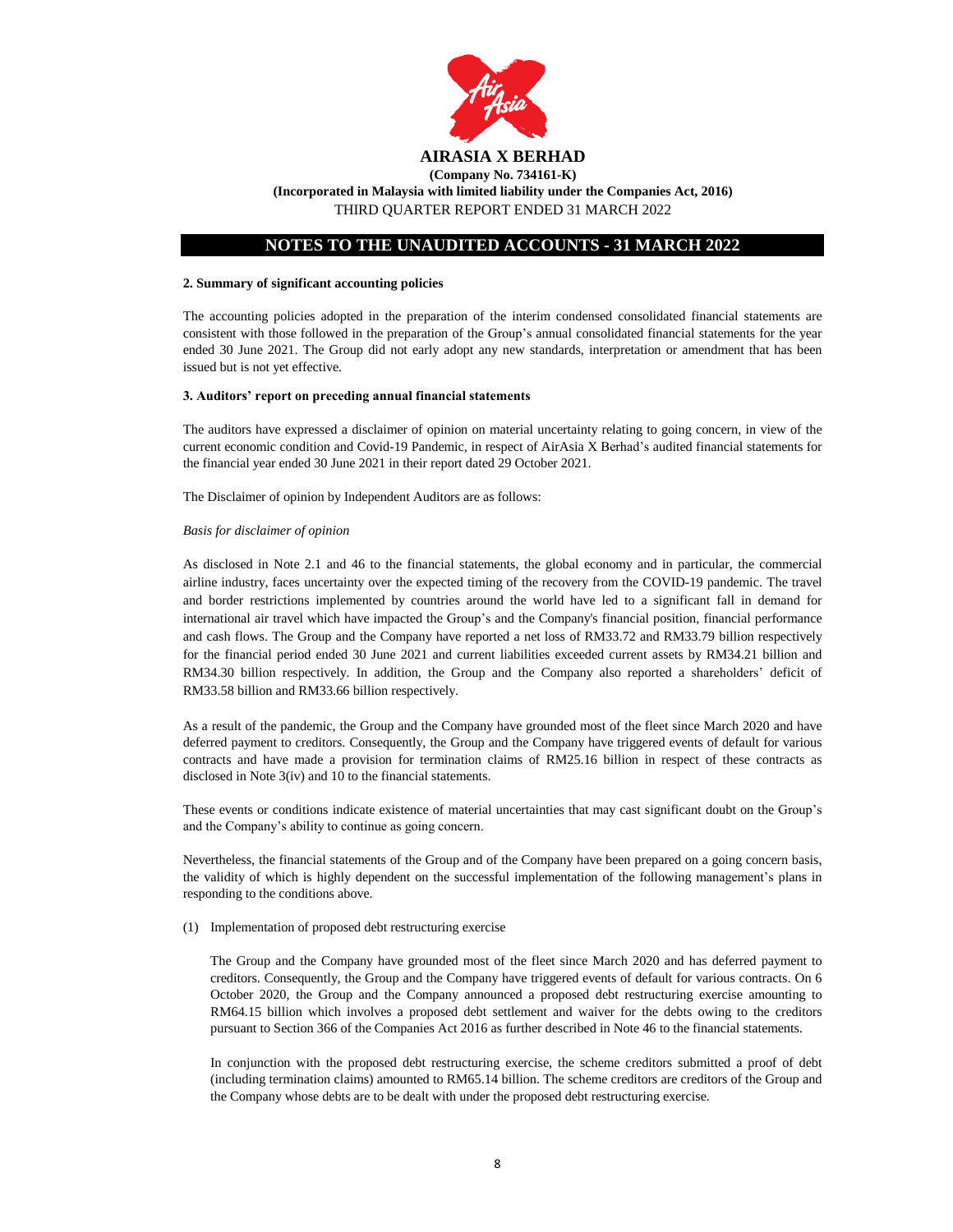

**(Incorporated in Malaysia with limited liability under the Companies Act, 2016)**

THIRD QUARTER REPORT ENDED 31 MARCH 2022

# **NOTES TO THE UNAUDITED ACCOUNTS - 31 MARCH 2022**

#### **3. Auditors' report on preceding annual financial statements (cont'd.)**

Based on the relevant provisions in the applicable law of the relevant contracts, creditors are required to take action to mitigate their losses and to reduce their termination claims including offsetting against any deposits and prepayments wherever applicable. Accordingly, management had engaged an expert to assist in determining the provisional scheme amounts and applied significant judgement in assessing and estimating the provisional scheme amounts totalling to RM33.65 billion as further disclosed in Note 3 (iv) and Note 10 to the financial statements.

On 18 October 2021, the Group and the Company have announced that the Court Convened Meeting of creditors ("CCM") will be held on 12 November 2021. The Group and the Company require at least 75% of each class of scheme creditors in the CCM to vote favourably for the proposed debt restructuring exercise.

There is material uncertainty on the outcome of the CCM as the scheme creditors decisions are not within the Group's and the Company's control.

(2) Implementation of the proposed fundraising exercise

As disclosed in Note 46 to the financial statements, on the premise that the debt restructuring is successful, the Group and the Company intend to raise funds of a minimum of RM150 million up to a maximum of RM500 million as approved conditionally by the shareholders in an Extraordinary General Meeting held on 1 June 2021.

In addition to the material uncertainty on the outcome of the CCM as disclosed above, there is also material uncertainty on the whether the Group and the Company would be able to raise the minimum funds required as the Group and the Company are still in the midst of securing the underwriter(s) for the rights issue of RM100 million and the Special Purpose Vehicle as defined in Note 46 to the financial statements has not signed the share subscription agreement of RM50 million as of to-date.

(3) Implementation of the revised business plan

As disclosed in Note 46 to the financial statements, on the premise that the proposed debt restructuring exercise and proposed fundraising exercise are successfully implemented, the Group's and the Company's plan to return to profitability entails implementing a revised business plan that involves operating a leaner and more sustainable cost structure. This will involve negotiating and signing of new agreements with relevant vendors, including amongst others, aircraft manufacturer, lessors and aircraft maintenance service providers. The ability of the Group and the Company to return to profitability is dependent on the successful negotiation and continue support from all relevant vendors. The Group and the Company are currently in negotiation with the relevant vendors and have yet to finalise any arrangement as of the date of this report. Therefore, there is material uncertainty on the outcome of the negotiation with the relevant vendors.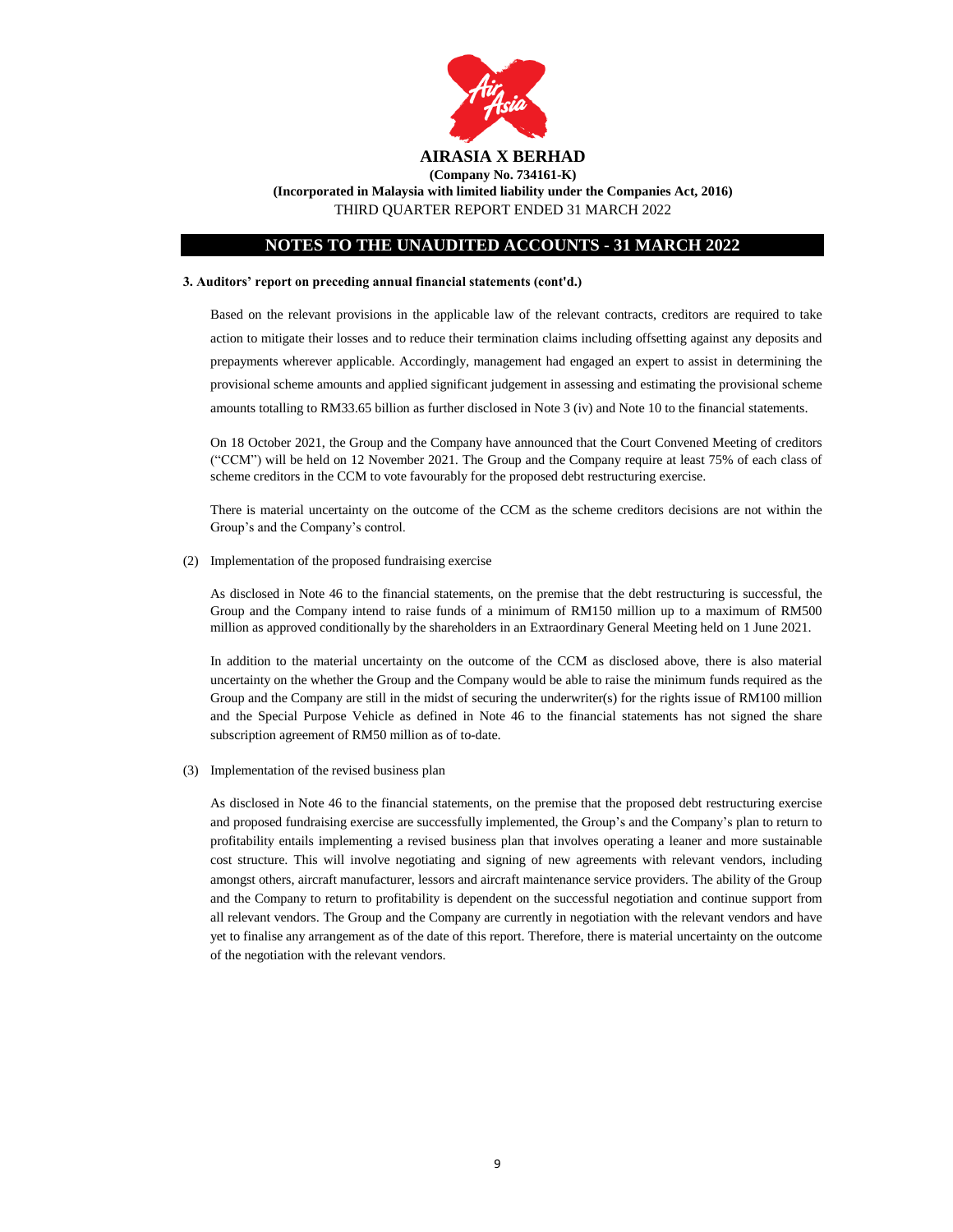

**(Incorporated in Malaysia with limited liability under the Companies Act, 2016)** THIRD QUARTER REPORT ENDED 31 MARCH 2022

# **NOTES TO THE UNAUDITED ACCOUNTS - 31 MARCH 2022**

#### (4) Recovery of COVID-19 pandemic

As disclosed in Note 2.1 and 46 to the financial statements, the global economy, in particular the commercial airline industry, faces uncertainty over the expected timing of recovery from the COVID-19 pandemic. As at the date of this report, the Group's and the Company's fleet remains grounded apart from a limited number of cargo and charter flights and the Group and the Company will not be able to restart scheduled operations until there is an easing of travel restrictions and a gradual reopening of international borders. There is a material uncertainty on the timing of recovery of international travel.

In view of the multiple uncertainties described above, we are unable to form an opinion on the financial statements due to the potential interaction of the uncertainties and their possible cumulative effects on the financial statements.

#### **4. Seasonality of operations**

AirAsia X is primarily involved in the provision of air transportation services and thus, is subject to seasonal demand for air travel. During the other quarter, the Company maintained only minimal operations in supporting repatriation of travellers as well as freight and cargo services. The total numbers of sectors flown on charter and cargo basis totalled up to 584 during the quarter.

#### **5. Unusual items due to their nature, size or incidence**

As detailed in note 34, the debt restructuring of the Company was completed on 16 March 2022 which has resulted in a write back of provisions and forgiveness of liabilities in the period, amounting to RM33.6bn.

## **6. Changes in estimates**

There were no changes in estimates that have had material effect on the results of current quarter and financial year.

## **7. Capital and reserves**

Following the announcement of the share consolidation on 26 January 2022, total issued and paid up share capital as at 31 March 2022 is RM1,534,044 (30 June 2021: RM1,534,043,625).

## **8. Dividend paid**

No dividends were declared, approved or paid during the quarter ended 31 March 2022.

## **9. Segment reporting**

Operating segments are reported in a manner consistent with the internal management reporting provided to the chief operating decision maker, which is the Chief Executive Officer ("CEO"). The CEO considers the business from a geographical perspective. The operating segments have been identified by each Air Operator Certificate ("AOC") held under the AirAsia brand, and are categorised as Malaysia, Thailand and Indonesia.

The CEO assesses the performance of the operating segments based on revenue and net operating profit.

Reconciliation to the reportable segments relates to the elimination of the associate and joint venture companies.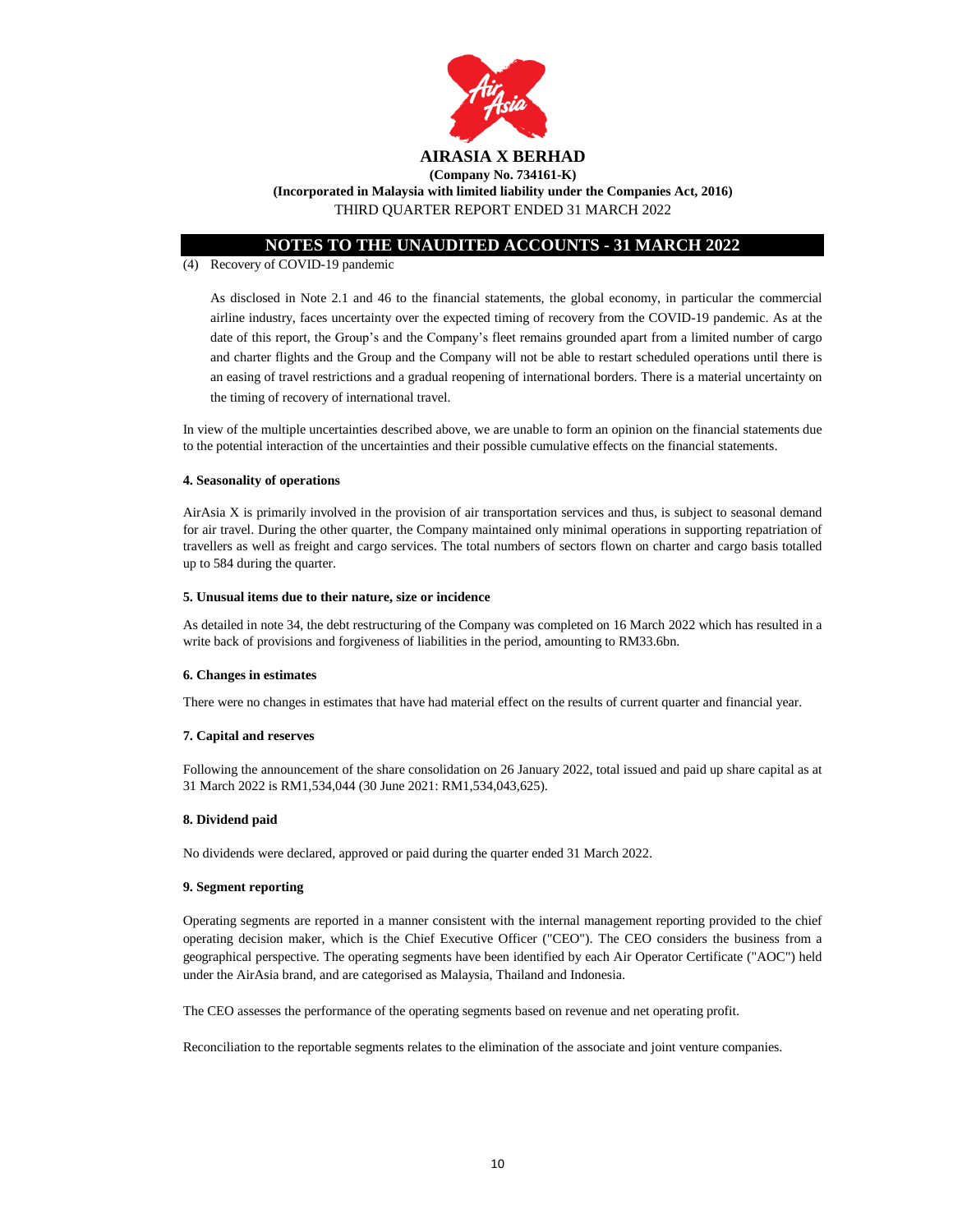

**(Incorporated in Malaysia with limited liability under the Companies Act, 2016)** THIRD QUARTER REPORT ENDED 31 MARCH 2022

# **NOTES TO THE UNAUDITED ACCOUNTS - 31 MARCH 2022**

**9. Segment reporting (cont'd.)**

|                                                 |                 |               |                  | <b>Elimination</b> |               |
|-------------------------------------------------|-----------------|---------------|------------------|--------------------|---------------|
|                                                 | <b>Malaysia</b> | Thailand      | <b>Indonesia</b> | <b>Adjustments</b> | <b>Total</b>  |
|                                                 | <b>RM'000</b>   | <b>RM'000</b> | <b>RM'000</b>    | <b>RM'000</b>      | <b>RM'000</b> |
| Quarter ended 31 March 2022                     |                 |               |                  |                    |               |
| Revenue                                         | 113,015         | 242,921       |                  |                    | 355,936       |
| Operating expenses                              |                 |               |                  |                    |               |
| - Staff costs                                   | (14,226)        | (14,213)      | (347)            |                    | (28, 786)     |
| - Depreciation                                  |                 | (34, 582)     | (402)            |                    | (34,984)      |
| - Aircraft fuel expenses                        | (54,800)        | (84,033)      |                  |                    | (138, 833)    |
| - Maintenance and overhaul                      | (27,099)        | (73,073)      | 6                |                    | (100, 166)    |
| - User charges                                  | (13,299)        | (51,075)      | 19               |                    | (64, 355)     |
| - Aircraft lease expenses                       | (9,800)         |               |                  |                    | (9,800)       |
| - Other operating expenses                      | 33,625,172      | (36,612)      | (405)            |                    | 33,588,155    |
| Other income                                    | 128             | 39            | 228              |                    | 395           |
| <b>Operating profit/(loss)</b>                  | 33,619,091      | (50,628)      | (901)            |                    | 33,567,562    |
| Finance income                                  | 22              | 1,889         |                  |                    | 1,911         |
| Finance costs                                   | (54)            | (13,907)      | (1)              |                    | (13,962)      |
| Net operating profit/(loss)                     | 33,619,059      | (62, 646)     | (902)            |                    | 33,555,511    |
| Foreign exchange (losses)/gains<br>Other losses | (1,399)         | 100,579       | (14, 031)        |                    | 85,149        |
| Profit/(Loss) before taxation                   | 33,617,660      | 37,933        | (14, 933)        |                    | 33,640,660    |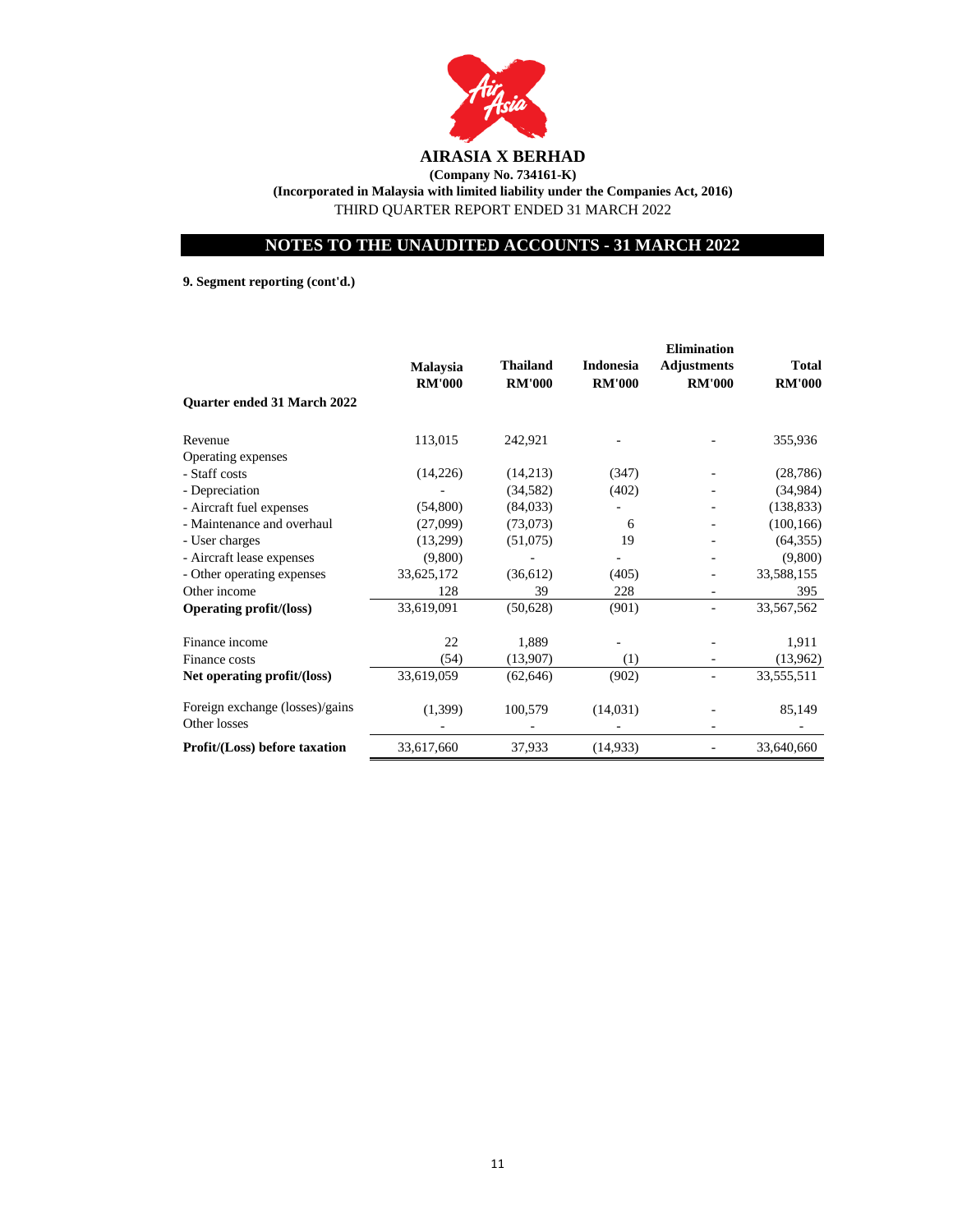

**(Incorporated in Malaysia with limited liability under the Companies Act, 2016)**

THIRD QUARTER REPORT ENDED 31 MARCH 2022

# **NOTES TO THE UNAUDITED ACCOUNTS - 31 MARCH 2022**

**9. Segment reporting (cont'd.)**

|                                                      | <b>Malaysia</b><br><b>RM'000</b> | <b>Thailand</b><br><b>RM'000</b> | <b>Indonesia</b><br><b>RM'000</b> | <b>Elimination</b><br><b>Adjustments</b><br><b>RM'000</b> | Total<br><b>RM'000</b> |
|------------------------------------------------------|----------------------------------|----------------------------------|-----------------------------------|-----------------------------------------------------------|------------------------|
| Period ended 31 March 2022<br><b>Segment results</b> |                                  |                                  |                                   |                                                           |                        |
| Revenue                                              | 331,594                          | 624,146                          |                                   | (25, 722)                                                 | 930,018                |
| Operating expenses                                   |                                  |                                  |                                   |                                                           |                        |
| - Staff costs                                        | (40, 154)                        | (39, 486)                        | (687)                             |                                                           | (80, 327)              |
| - Depreciation                                       |                                  | (5,282)                          | (1,167)                           |                                                           | (6, 449)               |
| - Aircraft fuel expenses                             | (140, 359)                       | (197,909)                        |                                   |                                                           | (338, 268)             |
| - Maintenance and overhaul                           | (166, 129)                       | (201,749)                        | 5,087                             | 25,722                                                    | (337,069)              |
| - User charges                                       | (45, 415)                        | (131, 588)                       | 86                                |                                                           | (176, 917)             |
| - Aircraft lease expenses                            | (19, 425)                        |                                  |                                   |                                                           | (19, 425)              |
| - Other operating expenses                           | 33,603,960                       | 653,498                          | 251                               |                                                           | 34,257,709             |
| Other income                                         | 1,516                            | 389                              | 225                               |                                                           | 2,130                  |
| <b>Operating profit/(loss)</b>                       | 33,525,588                       | 702,019                          | 3,795                             |                                                           | 34,231,402             |
| Finance income                                       | 5,244                            | 5,780                            | $\overline{2}$                    |                                                           | 11,026                 |
| Finance costs                                        | (59, 945)                        | (26, 266)                        | (3)                               |                                                           | (86,214)               |
| Net operating profit/(loss)                          | 33,470,887                       | 681,533                          | 3,794                             |                                                           | 34,156,214             |
| Foreign exchange (losses)/gains                      | (14, 365)                        | (27, 441)                        | (6,308)                           |                                                           | (48, 114)              |
| Other losses                                         |                                  |                                  |                                   |                                                           |                        |
| Profit/(Loss) before taxation                        | 33,456,522                       | 654,092                          | (2,514)                           |                                                           | 34, 108, 100           |

a) Reconciliation of segment revenue to reported revenue:

|                                              | <b>INDIVIDUAL QUARTER</b>                              |                                                        | <b>CUMULATIVE OUARTER</b>                      |                                                       |
|----------------------------------------------|--------------------------------------------------------|--------------------------------------------------------|------------------------------------------------|-------------------------------------------------------|
|                                              | <b>Ouarter</b><br>ended<br>31/03/2022<br><b>RM'000</b> | <b>Ouarter</b><br>ended<br>31/03/2021<br><b>RM'000</b> | Period<br>ended<br>31/03/2022<br><b>RM'000</b> | <b>Period</b><br>ended<br>31/03/2021<br><b>RM'000</b> |
|                                              |                                                        |                                                        |                                                |                                                       |
| Segment revenue                              | 355,936                                                |                                                        | 930,018                                        |                                                       |
| Add: Inter-segment revenue                   |                                                        |                                                        | 25,722                                         |                                                       |
| Less: Revenue from affiliates which were not |                                                        |                                                        |                                                |                                                       |
| consolidated                                 | (242, 921)                                             |                                                        | (624, 146)                                     |                                                       |
|                                              | 113,015                                                |                                                        | 331.594                                        |                                                       |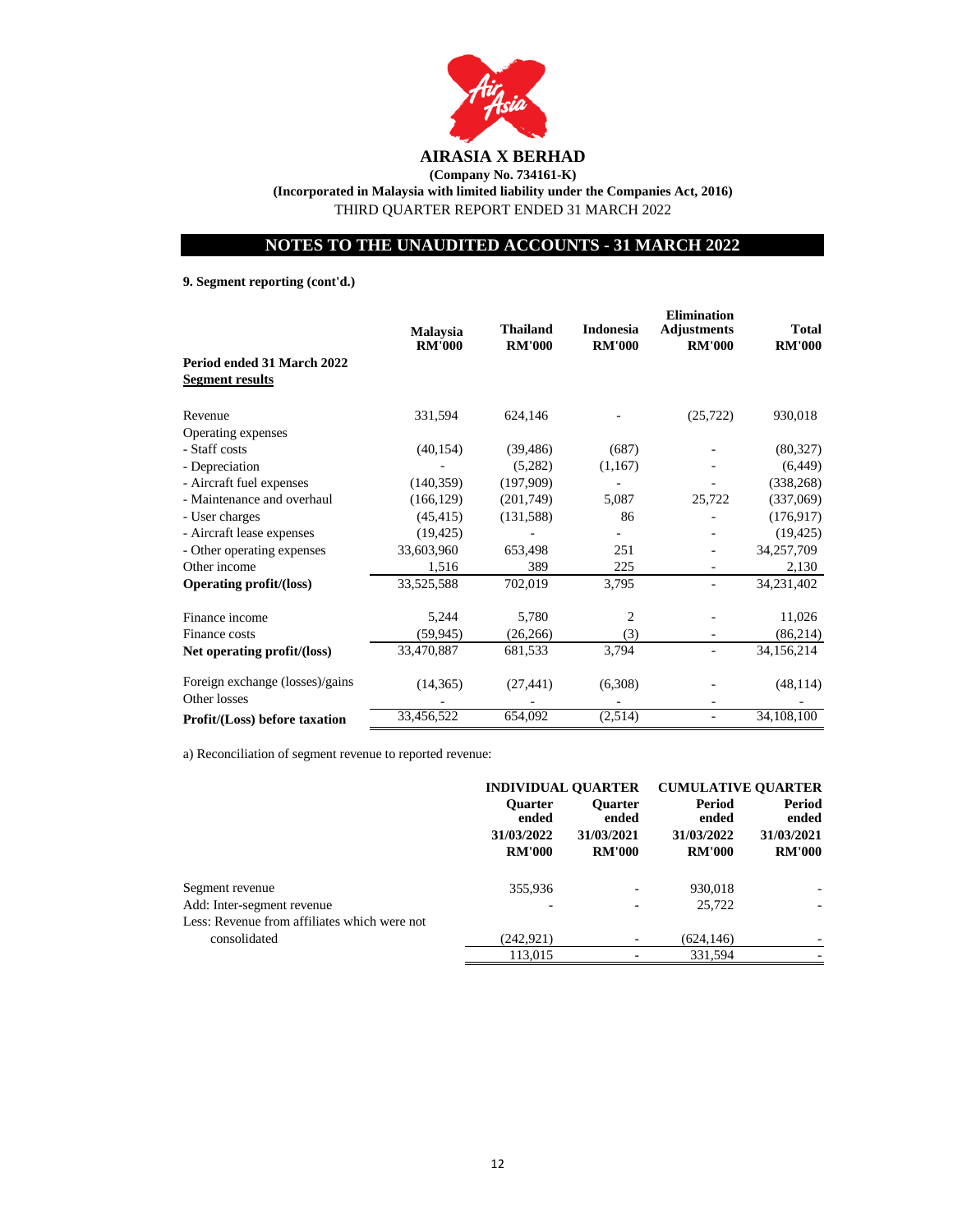

**(Incorporated in Malaysia with limited liability under the Companies Act, 2016)**

THIRD QUARTER REPORT ENDED 31 MARCH 2022

# **NOTES TO THE UNAUDITED ACCOUNTS - 31 MARCH 2022**

# **9. Segment reporting (cont'd.)**

b) Reconciliation of segment profit before taxation to reported profit before taxation:

| <b>INDIVIDUAL OUARTER</b> |                         | <b>CUMULATIVE OUARTER</b> |                        |
|---------------------------|-------------------------|---------------------------|------------------------|
| <b>Ouarter</b><br>ended   | <b>Ouarter</b><br>ended | Period<br>ended           | <b>Period</b><br>ended |
| 31/03/2022                | 31/03/2021              | 31/03/2022                | 31/03/2021             |
| <b>RM'000</b>             | <b>RM'000</b>           | <b>RM'000</b>             | <b>RM'000</b>          |
| 33,640,660                | ۰                       | 34,108,100                |                        |
| (23,000)                  |                         | (651,578)                 |                        |
| 33,617,660                |                         | 33,456,522                |                        |
|                           |                         |                           |                        |

# **10. Revenue**

|                                 |                                                        | <b>INDIVIDUAL OUARTER</b>                              |                                                | <b>CUMULATIVE OUARTER</b>                             |  |
|---------------------------------|--------------------------------------------------------|--------------------------------------------------------|------------------------------------------------|-------------------------------------------------------|--|
|                                 | <b>Ouarter</b><br>ended<br>31/03/2022<br><b>RM'000</b> | <b>Ouarter</b><br>ended<br>31/03/2021<br><b>RM'000</b> | Period<br>ended<br>31/03/2022<br><b>RM'000</b> | <b>Period</b><br>ended<br>31/03/2021<br><b>RM'000</b> |  |
| Scheduled flights               | 198                                                    |                                                        | 2,508                                          |                                                       |  |
| Charter flights                 | 31,240                                                 |                                                        | 69.499                                         |                                                       |  |
| Freight services                | 81,534                                                 | ٠                                                      | 233,658                                        |                                                       |  |
| Ancillary revenue **            | 45                                                     |                                                        | 303                                            |                                                       |  |
| Aircraft operating lease income |                                                        |                                                        | 25,507                                         |                                                       |  |
| Management fees                 | (2)                                                    |                                                        | 119                                            |                                                       |  |
|                                 | 113,015                                                |                                                        | 331.594                                        |                                                       |  |

\*\* Ancillary revenue includes baggage fees, assigned seats, cancellations, documentation and other fees, and onboard sale of meals and merchandise.

## **11. Staff cost**

|                                         | <b>INDIVIDUAL OUARTER</b> |                          | <b>CUMULATIVE OUARTER</b> |                                            |  |  |                 |
|-----------------------------------------|---------------------------|--------------------------|---------------------------|--------------------------------------------|--|--|-----------------|
|                                         | <b>Ouarter</b><br>ended   |                          |                           | Period<br><b>Ouarter</b><br>ended<br>ended |  |  | Period<br>ended |
|                                         | 31/03/2022                | 31/03/2021               | 31/03/2022                | 31/03/2021                                 |  |  |                 |
|                                         | <b>RM'000</b>             | <b>RM'000</b>            | <b>RM'000</b>             | <b>RM'000</b>                              |  |  |                 |
| Wages, salaries, bonuses and allowances | 12,769                    | $\overline{\phantom{0}}$ | 36,263                    |                                            |  |  |                 |
| Defined contribution retirement plan    | 1.457                     |                          | 3,891                     | ۰                                          |  |  |                 |
|                                         | 14.226                    |                          | 40.154                    | $\overline{\phantom{a}}$                   |  |  |                 |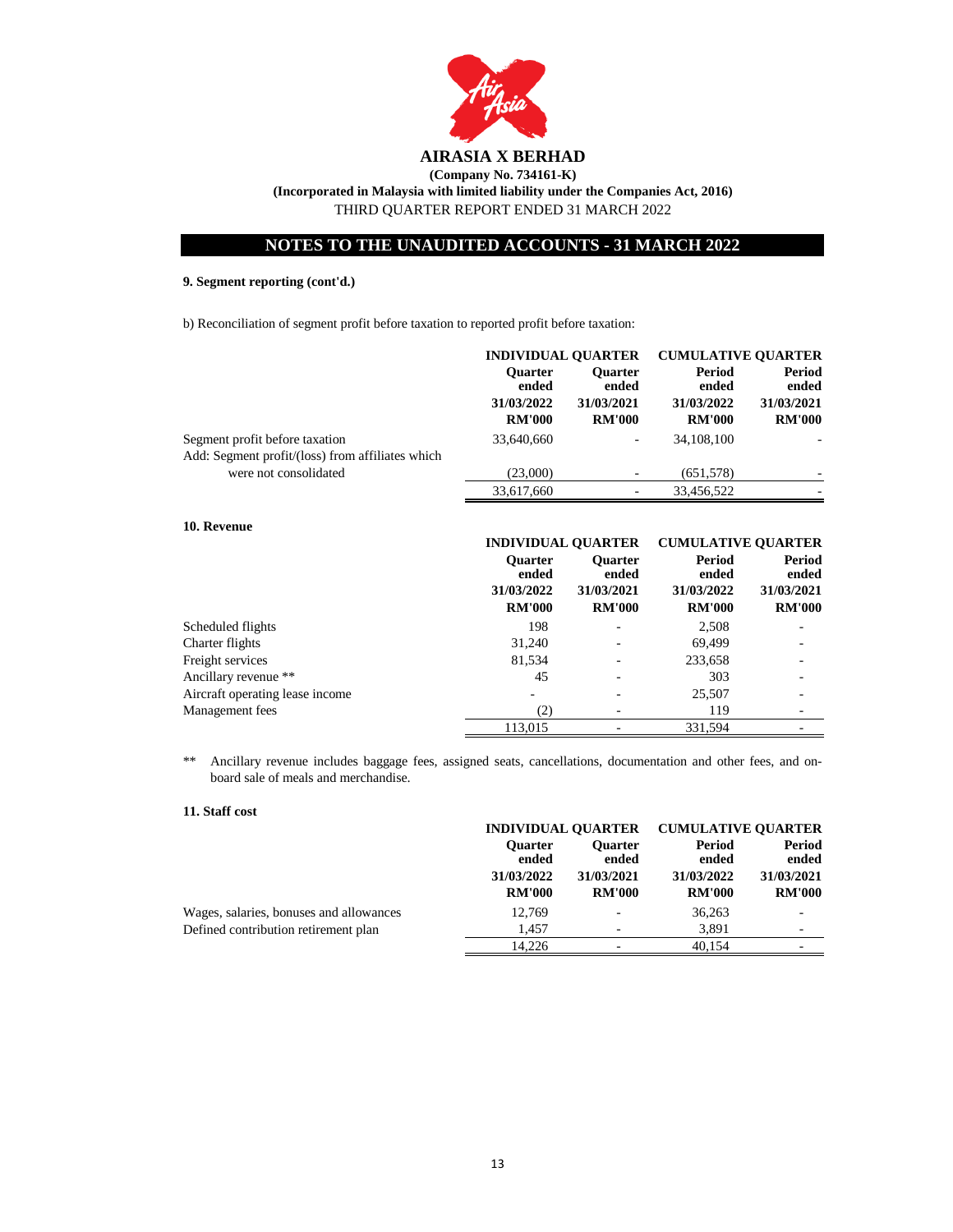

**(Company No. 734161-K) (Incorporated in Malaysia with limited liability under the Companies Act, 2016)**

THIRD QUARTER REPORT ENDED 31 MARCH 2022

# **NOTES TO THE UNAUDITED ACCOUNTS - 31 MARCH 2022**

# **12. Finance income/(costs) and foreign exchange (losses)/gains**

|                                                       | <b>INDIVIDUAL QUARTER</b>   |                             | <b>CUMULATIVE OUARTER</b>   |                             |
|-------------------------------------------------------|-----------------------------|-----------------------------|-----------------------------|-----------------------------|
|                                                       | <b>Ouarter</b><br>ended     | <b>Ouarter</b><br>ended     | Period<br>ended             | <b>Period</b><br>ended      |
|                                                       | 31/03/2022<br><b>RM'000</b> | 31/03/2021<br><b>RM'000</b> | 31/03/2022<br><b>RM'000</b> | 31/03/2021<br><b>RM'000</b> |
| <b>Finance income:</b>                                |                             |                             |                             |                             |
| Interest income on deposits with licensed banks       | 22                          |                             | 125                         |                             |
| Other interest income                                 |                             |                             | 1,366                       |                             |
|                                                       | 22                          |                             | 1,491                       |                             |
| Impact of discounting effect on financial instruments |                             |                             | 3,753                       |                             |
|                                                       | 22                          |                             | 5,244                       |                             |
| <b>Finance costs:</b>                                 |                             |                             |                             |                             |
| Interest expense on lease liabilities                 |                             |                             | (55,386)                    |                             |
| Bank facilities and other charges                     | (54)                        |                             | (2,250)                     |                             |
|                                                       | (54)                        |                             | (57, 636)                   |                             |
| Impact of discounting effect on financial instruments |                             |                             | (2,309)                     |                             |
|                                                       | (54)                        |                             | (59,945)                    |                             |
| Net foreign exchange (losses)/gains:                  |                             |                             |                             |                             |
| Realised                                              | 563                         |                             | (9,425)                     |                             |
| Unrealised                                            | (1,962)                     |                             | (4,940)                     |                             |
|                                                       | (1,399)                     |                             | (14, 365)                   |                             |

# **13. Taxation**

#### **Current taxation**

The current taxation charge comprises tax payable on interest income.

The explanation of the relationship between taxation and loss before taxation is as follows:

|                                                | <b>INDIVIDUAL QUARTER</b> |                         | <b>CUMULATIVE QUARTER</b> |                 |
|------------------------------------------------|---------------------------|-------------------------|---------------------------|-----------------|
|                                                | <b>Ouarter</b><br>ended   | <b>Ouarter</b><br>ended | Period<br>ended           | Period<br>ended |
|                                                | 31/03/2022                | 31/03/2021              | 31/03/2022                | 31/03/2021      |
|                                                | <b>RM'000</b>             | <b>RM'000</b>           | <b>RM'000</b>             | <b>RM'000</b>   |
| Profit before tax                              | 33,617,660                |                         | 33,456,522                |                 |
| Tax calculated at Malaysian statutory tax rate |                           |                         |                           |                 |
| of 24% (2019: 24%)                             | 8,068,238                 |                         | 8,029,565                 |                 |
| Tax effects:                                   |                           |                         |                           |                 |
| - deferred tax movement                        | (8,068,235)               |                         | (8,068,237)               |                 |
| - expenses not deductible for tax purposes     | $\left(1\right)$          |                         | 38,618                    |                 |
| Taxation                                       | ↑                         |                         | (54)                      |                 |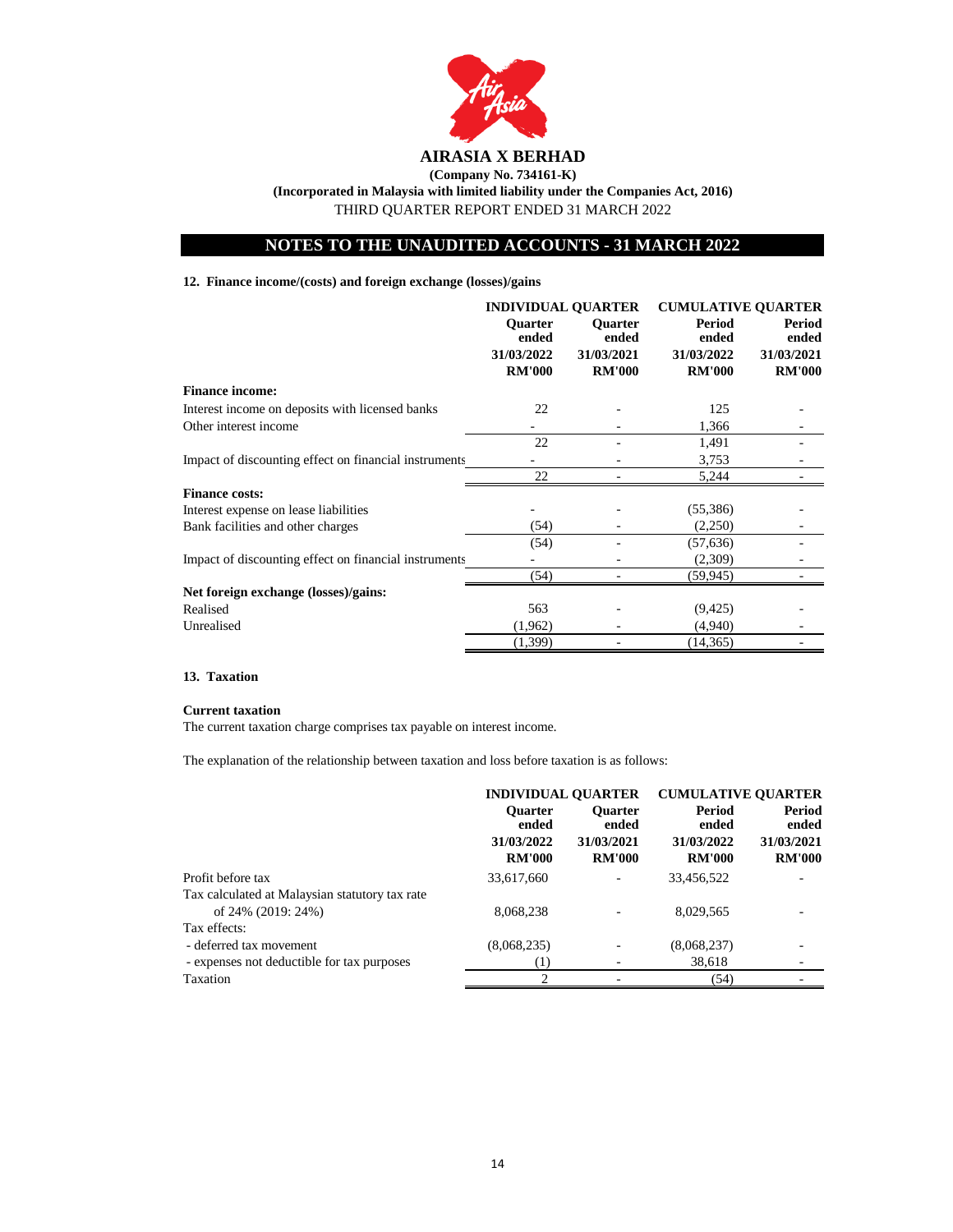

**(Incorporated in Malaysia with limited liability under the Companies Act, 2016)** THIRD QUARTER REPORT ENDED 31 MARCH 2022

# **NOTES TO THE UNAUDITED ACCOUNTS - 31 MARCH 2022**

**14. Property, plant and equipment**

|                               | As at         | As at         |
|-------------------------------|---------------|---------------|
|                               | 31/03/2022    | 30/06/2021    |
|                               | <b>RM'000</b> | <b>RM'000</b> |
| Property, plant and equipment | 582,122       | 582,122       |
| Less: Impairment loss         | (448, 402)    | (582, 122)    |
|                               | 133.720       | -             |

(a) Acquisition and disposal

During the period ended 31 March 2022, the Group has not acquired property, plant and equipment (period ended 30 June 2021: RM4.3 million).

During the period ended 31 March 2022, there is no disposal of property, plant and equipment (period ended 30 June 2021: RM0.3 million).

(b) Revaluation

There was no revaluation of property, plant and equipment for the period ended 31 March 2022 (period ended 30 June 2021: RM Nil).

(c) Write-off

During the period ended 31 March 2022, there was no write-off property, plant and equipment (period ended 30 June 2021: RM Nil).

## **15. Right of use assets**

|                       | As at<br>31/03/2022<br><b>RM'000</b> | As at<br>30/06/2021<br><b>RM'000</b> |
|-----------------------|--------------------------------------|--------------------------------------|
| Right of use assets   | 4,006,080                            | 4,006,080                            |
| Less: Impairment loss | (4,006,080)                          | (4,006,080)                          |
|                       | $\overline{\phantom{0}}$             | -                                    |

### **16. Finance lease receivable**

|                          | As at<br>31/03/2022 | As at<br>30/06/2021 |
|--------------------------|---------------------|---------------------|
|                          | <b>RM'000</b>       | <b>RM'000</b>       |
| Finance lease receivable | 794.250             | 794.250             |
| Less: Impairment loss    | (794.250)           | (794, 250)          |
|                          | -                   |                     |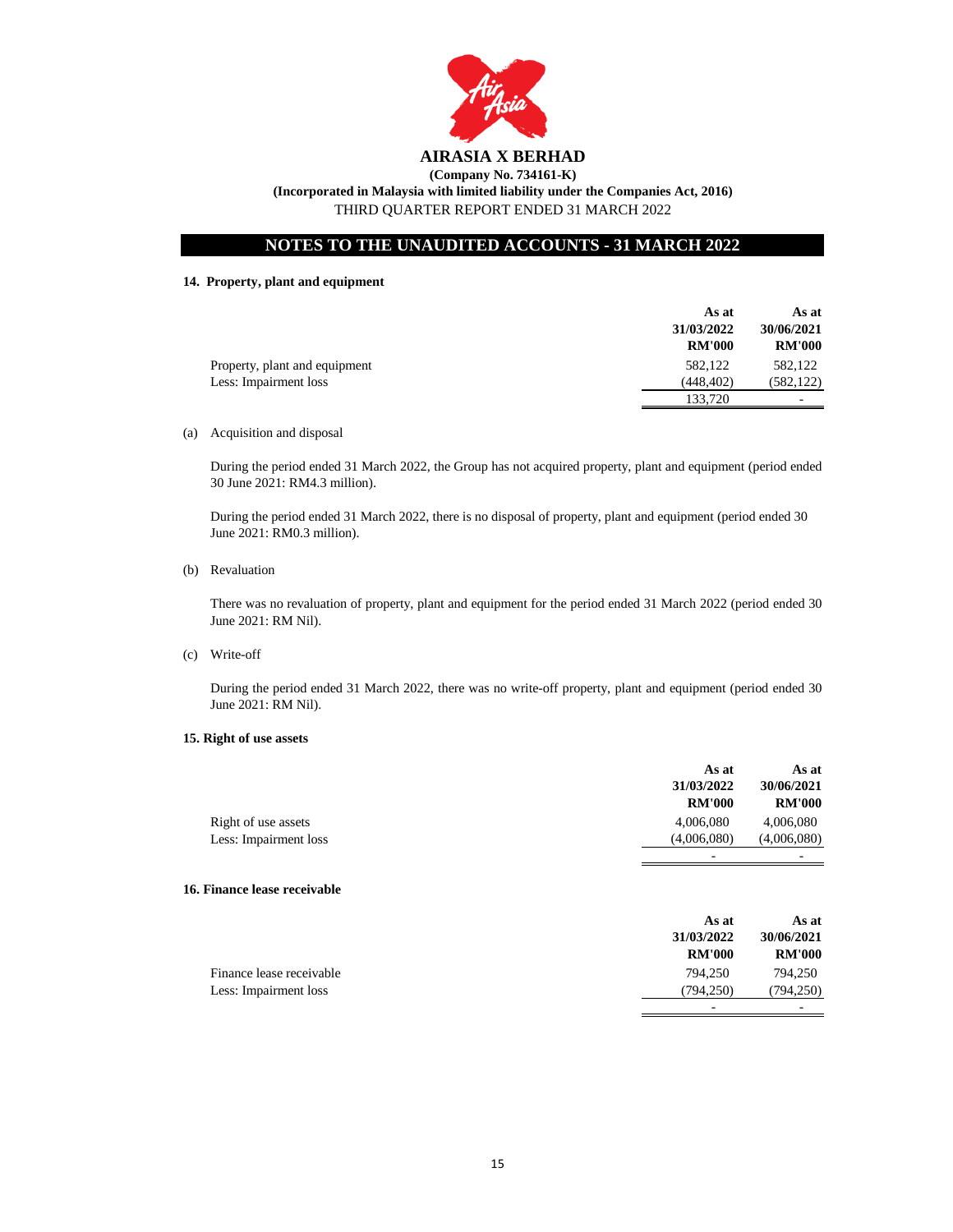

**(Company No. 734161-K) (Incorporated in Malaysia with limited liability under the Companies Act, 2016)**

THIRD QUARTER REPORT ENDED 31 MARCH 2022

# **NOTES TO THE UNAUDITED ACCOUNTS - 31 MARCH 2022**

# **17. Investment in an associate**

|                                          | As at         | As at         |
|------------------------------------------|---------------|---------------|
|                                          | 31/03/2022    | 30/06/2021    |
|                                          | <b>RM'000</b> | <b>RM'000</b> |
| Unquoted investments, at cost            | 21.122        | 21.122        |
| Group's share of post-acquisition profit | (21, 122)     | (21, 122)     |
|                                          | -             | -             |

The details of the associate is as follows:-

|                                 |               | Group effective equity interest |               | <b>Principal</b>                        |
|---------------------------------|---------------|---------------------------------|---------------|-----------------------------------------|
|                                 | Country of    | 31/03/2022                      | 30/06/2021    | activity                                |
| <b>Name</b>                     | Incorporation | $\frac{0}{0}$                   | $\frac{0}{0}$ |                                         |
| Thai AirAsia X Co. Ltd ("TAAX") | Thailand      | 49%                             | 49%           | Commercial air<br>transport<br>services |

TAAX recorded a net profit of RM37.9 million in the current quarter. As at 31 March 2022, the unrecognised amount of the Group's share of loss of TAAX which have not been equity accounted for amounted to RM498.0 million. In accordance to MFRS 128, any profits will only be recognised when its shares of the profits equals the share of losses previously not recognised.

# **18. Investment in a joint venture**

|                                          | As at         | As at         |
|------------------------------------------|---------------|---------------|
|                                          | 31/03/2022    | 30/06/2021    |
|                                          | <b>RM'000</b> | <b>RM'000</b> |
| Unquoted investments, at cost            | 53,888        | 53.888        |
| Group's share of post-acquisition losses | (53,888)      | (53, 888)     |
|                                          | -             | -             |

The details of the joint venture is as follows:-

|                                      |               | Group effective equity interest |               | <b>Principal</b>                        |
|--------------------------------------|---------------|---------------------------------|---------------|-----------------------------------------|
|                                      | Country of    | 31/03/2022                      | 30/06/2021    | activity                                |
| <b>Name</b>                          | Incorporation | $\frac{0}{0}$                   | $\frac{0}{0}$ |                                         |
| PT. Indonesia AirAsia Extra ("IAAX") | Indonesia     | 49%                             | 49%           | Commercial air<br>transport<br>services |

The Group has discontinued the recognition of its share of losses incurred by IAAX as the Group's interests had been reduced to zero. IAAX recorded a net loss in the current quarter of RM14.9 million. As at 31 March 2022, the unrecognised amount of the Group's share of loss of IAAX which have not been equity accounted for amounted to RM284.1 million.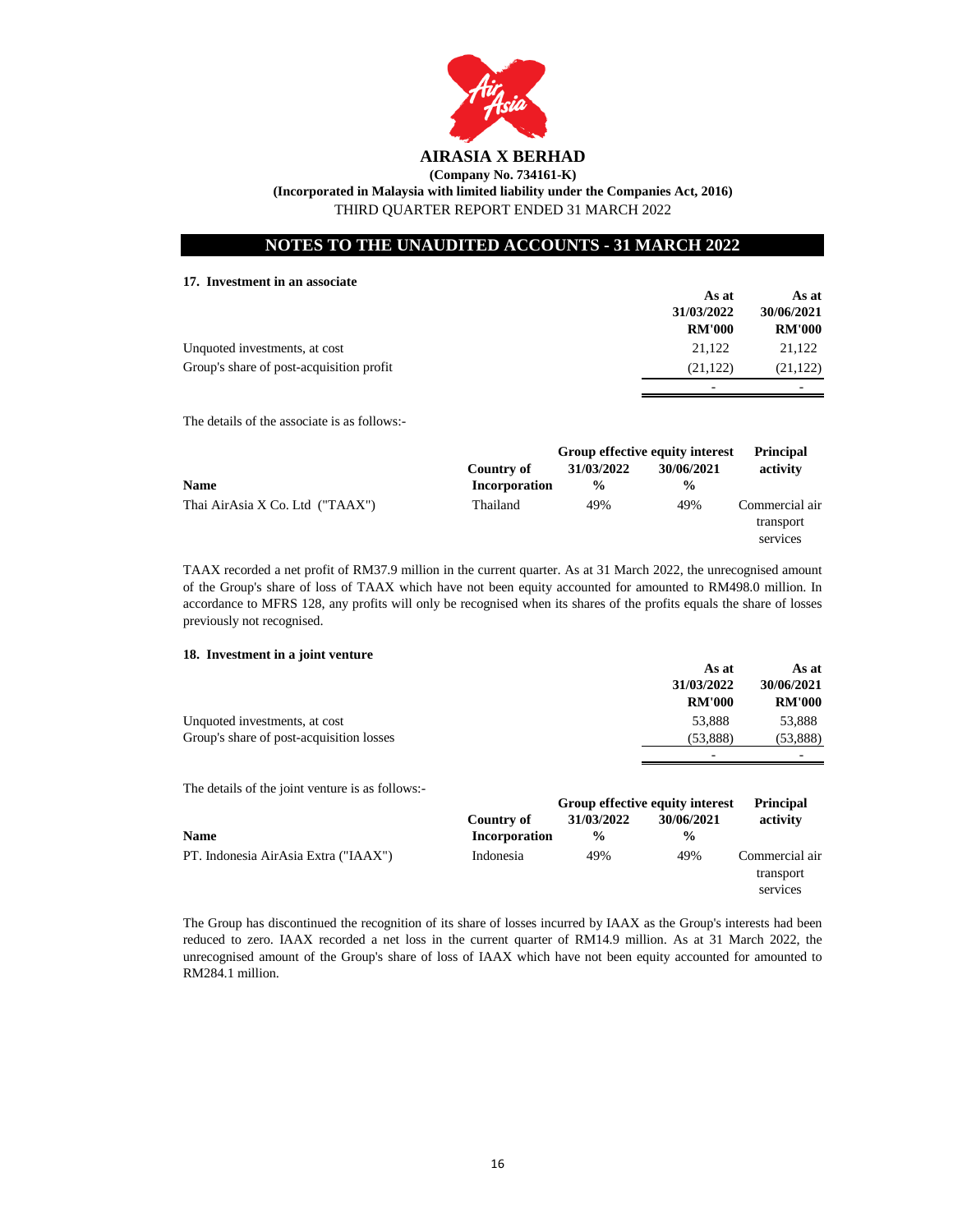

**(Incorporated in Malaysia with limited liability under the Companies Act, 2016)**

THIRD QUARTER REPORT ENDED 31 MARCH 2022

# **NOTES TO THE UNAUDITED ACCOUNTS - 31 MARCH 2022**

**19. Trade and other receivables**

|                                                 | As at                       | As at                       |
|-------------------------------------------------|-----------------------------|-----------------------------|
|                                                 | 31/03/2022<br><b>RM'000</b> | 30/06/2021<br><b>RM'000</b> |
| Non-current                                     |                             |                             |
| Deposits                                        | 134,322                     | 1,051,314                   |
| Prepayments                                     |                             | 1,044,152                   |
| Deferred lease expenses                         |                             | 23,316                      |
|                                                 | 134,322                     | 2,118,782                   |
| <b>Current</b>                                  |                             |                             |
| Trade receivables                               | 8,952                       | 9,062                       |
| Less: Allowance for impairment of receivables   | (7, 491)                    | (7, 397)                    |
|                                                 | 1,461                       | 1,665                       |
| Other receivables                               | 368,643                     | 303,411                     |
| Less: Allowance for impairment of receivables * | (364, 059)                  | (297, 601)                  |
|                                                 | 4,584                       | 5,810                       |
| Deposits                                        | 7,421                       | 84,450                      |
| Less: Allowance for impairment of receivables * | (2,091)                     | (7, 143)                    |
|                                                 | 5,330                       | 77,307                      |
| Prepayments                                     | 14,895                      | 27,973                      |
| Deferred lease expenses                         |                             | 6,849                       |
|                                                 | 26,270                      | 119,604                     |

\*Included in the total impairment of receivables is RM332.2 million (30 June 2021: RM297.6 million) relating to lease rental and maintenance reserve due from a joint venture through a third party leasing intermediary.

# **20. Inventories**

|                                               | As at         | As at         |
|-----------------------------------------------|---------------|---------------|
|                                               | 31/03/2022    | 30/06/2021    |
|                                               | <b>RM'000</b> | <b>RM'000</b> |
| Consumables and in-flight merchandise         | 9.245         | 9.245         |
| Less: Allowance for impairment of inventories | (9.245)       | (9,245)       |
|                                               | -             |               |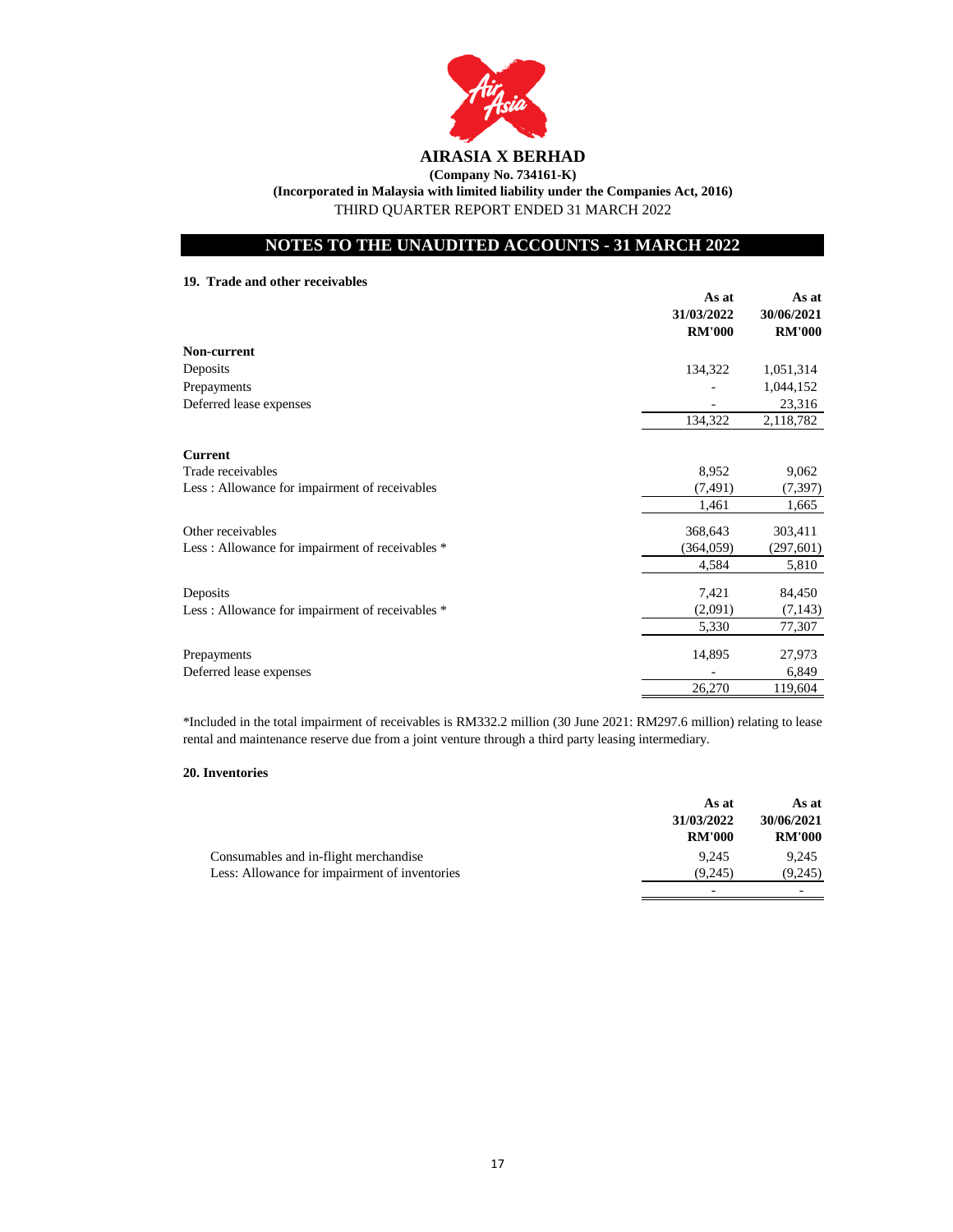

**(Incorporated in Malaysia with limited liability under the Companies Act, 2016)**

THIRD QUARTER REPORT ENDED 31 MARCH 2022

# **NOTES TO THE UNAUDITED ACCOUNTS - 31 MARCH 2022**

## **21. Deposits, cash and bank balances**

For the purpose of the statement of cash flows, cash and cash equivalents include the following:

|                                                  | As at<br>31/03/2022 | As at<br>30/06/2021 |
|--------------------------------------------------|---------------------|---------------------|
|                                                  | <b>RM'000</b>       | <b>RM'000</b>       |
| Cash and bank balances                           | 12.717              | 14.090              |
| Deposits with licensed banks                     | 34.183              | 60,020              |
|                                                  | 46,900              | 74.110              |
| Bank balances and deposits pledged as securities | (3,210)             | (5,644)             |
| Cash and cash equivalents                        | 43.690              | 68,466              |

Cash and cash equivalents of RM52,714,000 excludes an unauthorised overdraft of RM7,962,000 which is classified under trade and other payables.

## **22. Trade and other payables**

|                             | As at<br>31/03/2022<br><b>RM'000</b> | As at<br>30/06/2021<br><b>RM'000</b> |
|-----------------------------|--------------------------------------|--------------------------------------|
|                             |                                      |                                      |
|                             |                                      |                                      |
| <b>Current:</b>             |                                      |                                      |
| Trade payables              | 18,044                               | 1,329,095                            |
| Other payables and accruals | 186,129                              | 410,213                              |
| Deferred lease income       |                                      | 2,112                                |
|                             | 204,173                              | 1,741,420                            |
|                             |                                      |                                      |
| Non-current:                |                                      |                                      |
| Deferred lease income       |                                      | 589                                  |
|                             |                                      | 589                                  |

Included in other payables and accruals are operational expenses, passenger service charges payable to airport authorities and deferred lease income.

## **23. Provision for termination**

|                           | As at         | As at         |
|---------------------------|---------------|---------------|
|                           | 31/03/2022    | 30/06/2021    |
|                           | <b>RM'000</b> | <b>RM'000</b> |
| Provision for termination | $\sim$        | 25,163,344    |
|                           |               |               |

The Group has made an estimated provision for termination of RM25.16 billion as of 30 June 2021 where the Group is in default under the terms of the relevant contracts, though the aforementioned provision will be waived upon a successful completion of the proposed debt restructuring exercise. In conjunction with the proposed debt restructuring exercise, the scheme creditors submitted a proof of debt (including termination claims) amounted to RM65.14 billion. The scheme creditors are creditors of the Group whose debts are to be dealt with under the proposed debt restructuring exercise.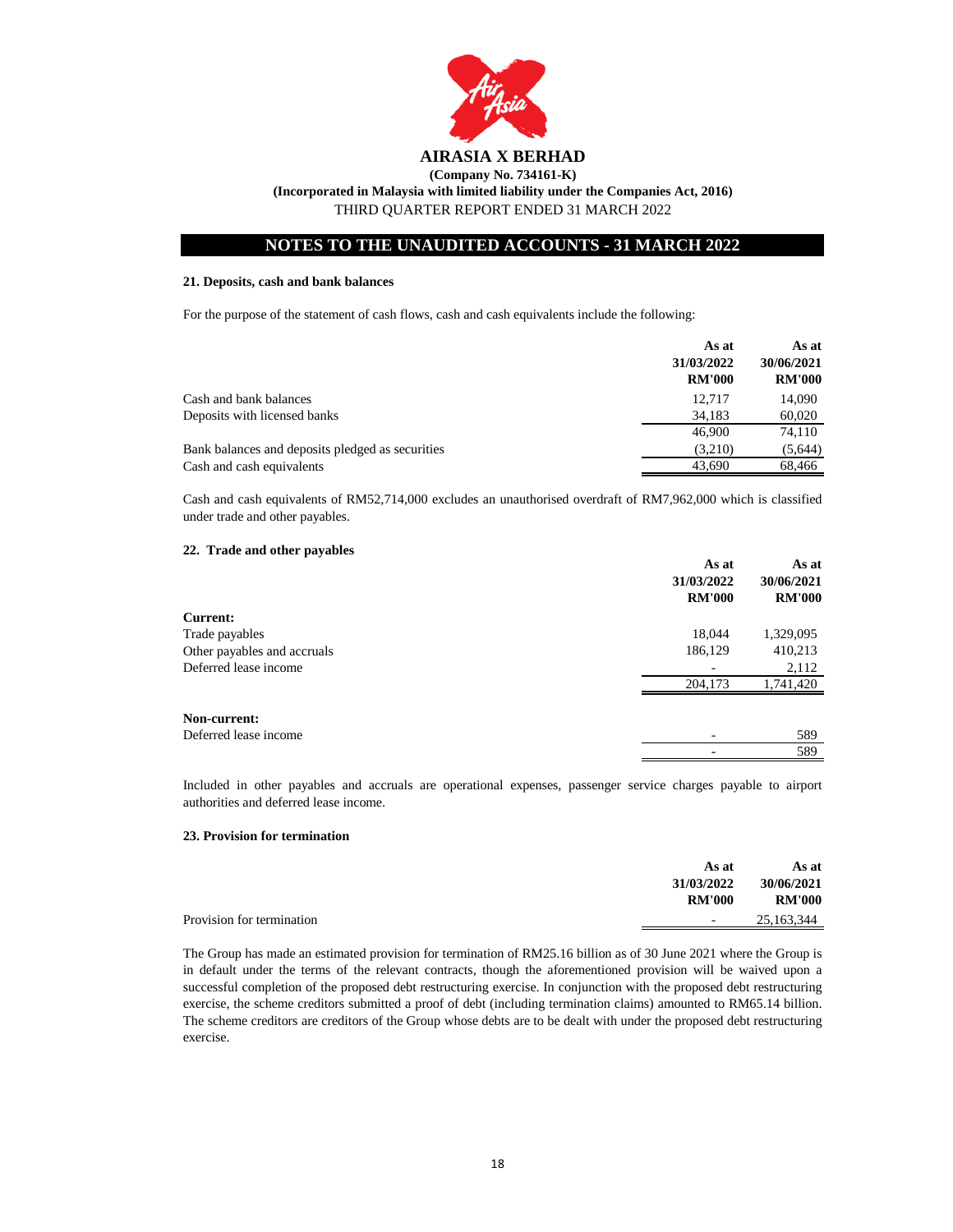

# **NOTES TO THE UNAUDITED ACCOUNTS - 31 MARCH 2022**

# **23. Provision for termination (cont'd.)**

Based on the relevant provisions in the applicable law of the relevant contracts, creditors are required to take action to mitigate their losses and to reduce their termination claims. Accordingly, management had engaged an expert to assist in determining the provisional scheme amounts and applied significant judgement in assessing and estimating the provisional scheme amounts totalling to RM33.65 billion, which includes the provision for termination claims of RM25.16 billion.

# **24. Borrowings**

| 292,916<br>- Hire purchase<br>5<br>13<br>6,473,678<br>5<br>6,766,607<br>2<br>$\overline{2}$<br>5<br>6,766,609<br>As at<br>As at<br>31/03/2022<br>30/06/2021<br><b>RM'000</b><br><b>RM'000</b><br>5<br>15<br>6,766,594<br><b>US Dollar</b><br>5<br>6,766,609<br>The Group borrowings are repayable as follows:<br>As at<br>As at<br>31/03/2022<br>30/06/2021<br><b>RM'000</b><br><b>RM'000</b><br>5<br>6,766,607<br>$\overline{c}$<br>$\overline{a}$<br>5<br>6,766,609 | $\cdots$ $\cdots$<br>Current                      | As at<br>31/03/2022<br><b>RM'000</b> | As at<br>30/06/2021<br><b>RM'000</b> |
|-----------------------------------------------------------------------------------------------------------------------------------------------------------------------------------------------------------------------------------------------------------------------------------------------------------------------------------------------------------------------------------------------------------------------------------------------------------------------|---------------------------------------------------|--------------------------------------|--------------------------------------|
|                                                                                                                                                                                                                                                                                                                                                                                                                                                                       | Secured:                                          |                                      |                                      |
|                                                                                                                                                                                                                                                                                                                                                                                                                                                                       | - Term loans                                      |                                      |                                      |
|                                                                                                                                                                                                                                                                                                                                                                                                                                                                       |                                                   |                                      |                                      |
|                                                                                                                                                                                                                                                                                                                                                                                                                                                                       | - Lease liabilities                               |                                      |                                      |
|                                                                                                                                                                                                                                                                                                                                                                                                                                                                       |                                                   |                                      |                                      |
|                                                                                                                                                                                                                                                                                                                                                                                                                                                                       | Non-current                                       |                                      |                                      |
|                                                                                                                                                                                                                                                                                                                                                                                                                                                                       | Secured:                                          |                                      |                                      |
|                                                                                                                                                                                                                                                                                                                                                                                                                                                                       | - Hire purchase                                   |                                      |                                      |
|                                                                                                                                                                                                                                                                                                                                                                                                                                                                       |                                                   |                                      |                                      |
|                                                                                                                                                                                                                                                                                                                                                                                                                                                                       | Total borrowings                                  |                                      |                                      |
|                                                                                                                                                                                                                                                                                                                                                                                                                                                                       | The currency profile of borrowings is as follows: |                                      |                                      |
|                                                                                                                                                                                                                                                                                                                                                                                                                                                                       |                                                   |                                      |                                      |
|                                                                                                                                                                                                                                                                                                                                                                                                                                                                       |                                                   |                                      |                                      |
|                                                                                                                                                                                                                                                                                                                                                                                                                                                                       |                                                   |                                      |                                      |
|                                                                                                                                                                                                                                                                                                                                                                                                                                                                       | Ringgit Malaysia                                  |                                      |                                      |
|                                                                                                                                                                                                                                                                                                                                                                                                                                                                       |                                                   |                                      |                                      |
|                                                                                                                                                                                                                                                                                                                                                                                                                                                                       |                                                   |                                      |                                      |
|                                                                                                                                                                                                                                                                                                                                                                                                                                                                       |                                                   |                                      |                                      |
|                                                                                                                                                                                                                                                                                                                                                                                                                                                                       |                                                   |                                      |                                      |
|                                                                                                                                                                                                                                                                                                                                                                                                                                                                       |                                                   |                                      |                                      |
|                                                                                                                                                                                                                                                                                                                                                                                                                                                                       |                                                   |                                      |                                      |
|                                                                                                                                                                                                                                                                                                                                                                                                                                                                       | Not later than 1 year                             |                                      |                                      |
|                                                                                                                                                                                                                                                                                                                                                                                                                                                                       | Later than 1 year and not later than 5 years      |                                      |                                      |
|                                                                                                                                                                                                                                                                                                                                                                                                                                                                       |                                                   |                                      |                                      |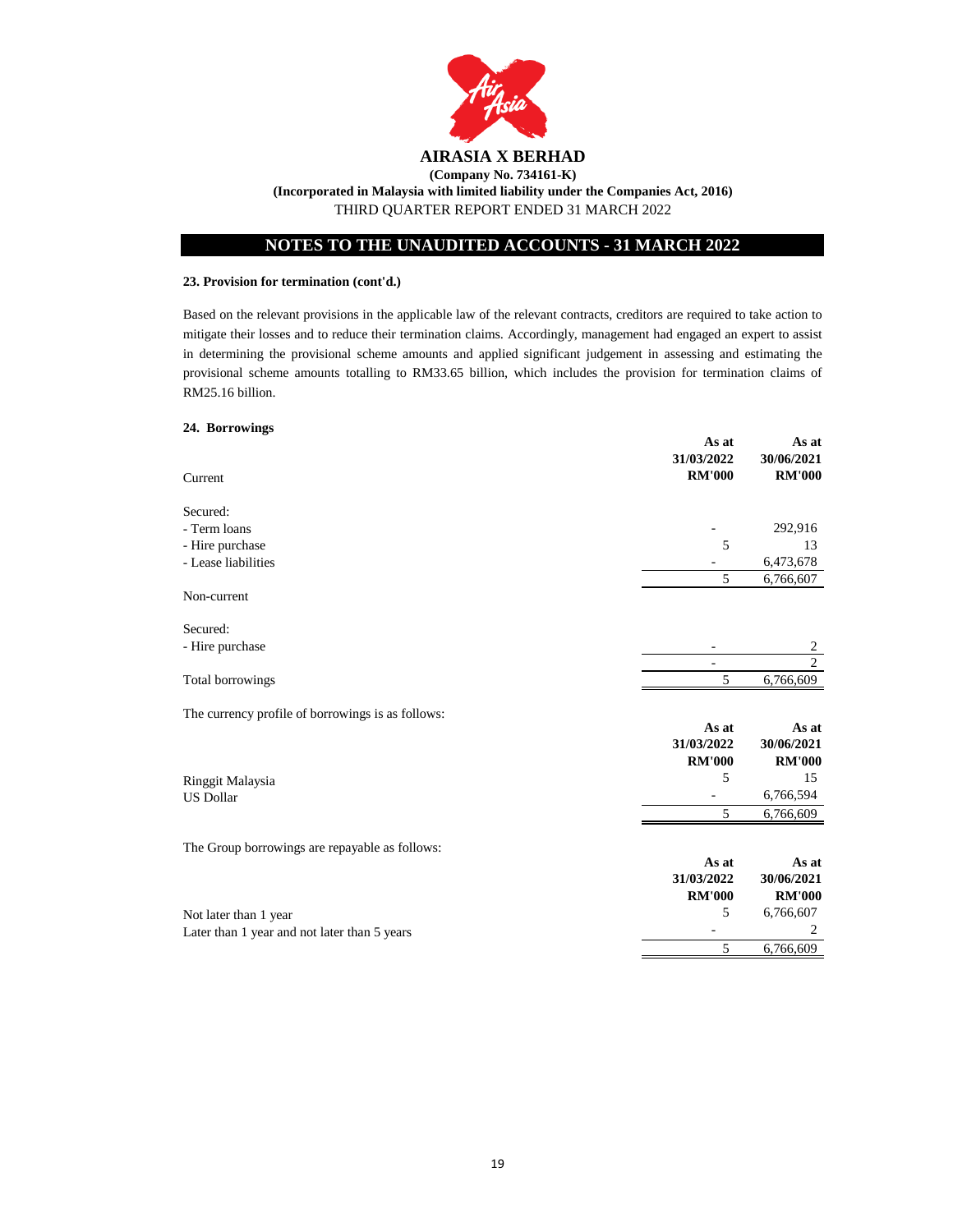

**(Incorporated in Malaysia with limited liability under the Companies Act, 2016)**

THIRD QUARTER REPORT ENDED 31 MARCH 2022

# **NOTES TO THE UNAUDITED ACCOUNTS - 31 MARCH 2022**

## **25. Earnings per share**

## Basic earnings per share

Basic earnings per share is calculated by dividing the net profit for the quarter/financial year ended by the weighted average number of ordinary shares in issue during the quarter/financial period.

|                                                                | <b>INDIVIDUAL OUARTER</b>             |                                       | <b>CUMULATIVE OUARTER</b>     |                               |
|----------------------------------------------------------------|---------------------------------------|---------------------------------------|-------------------------------|-------------------------------|
|                                                                | <b>Ouarter</b><br>ended<br>31/03/2022 | <b>Ouarter</b><br>ended<br>31/03/2021 | Period<br>ended<br>31/03/2022 | Period<br>ended<br>31/03/2021 |
| Net profit (RM'000)                                            | 33,617,658                            | ٠                                     | 33,456,576                    |                               |
| Weighted average number of ordinary shares<br>in issue $(000)$ | 414,815                               | $\overline{\phantom{0}}$              | 414,815                       |                               |
| Earnings per share (sen)                                       | 8.104                                 | $\overline{\phantom{0}}$              | 8,065                         |                               |

## **26. Post balance sheet events**

Events relating to the ongoing restructuring of the Company which have occurred since the balance sheet date are disclosed in note 34, Commentary on Prospects.

## **27. Contingent assets**

As at the date of this report, the Group does not have any contingent assets.

## **28. Contingent liabilities**

There were no major changes in contingent liabilities since the latest audited consolidated financial statements for the period ended 31 March 2022.

## **29. Capital commitments outstanding not provided for in the interim financial report**

Capital commitments not provided for in the financial statements are as follows:-

| As at         | As at         |
|---------------|---------------|
| 31/03/2022    | 30/06/2021    |
| <b>RM'000</b> | <b>RM'000</b> |
| 37,898,133    | 136,809,733   |
|               |               |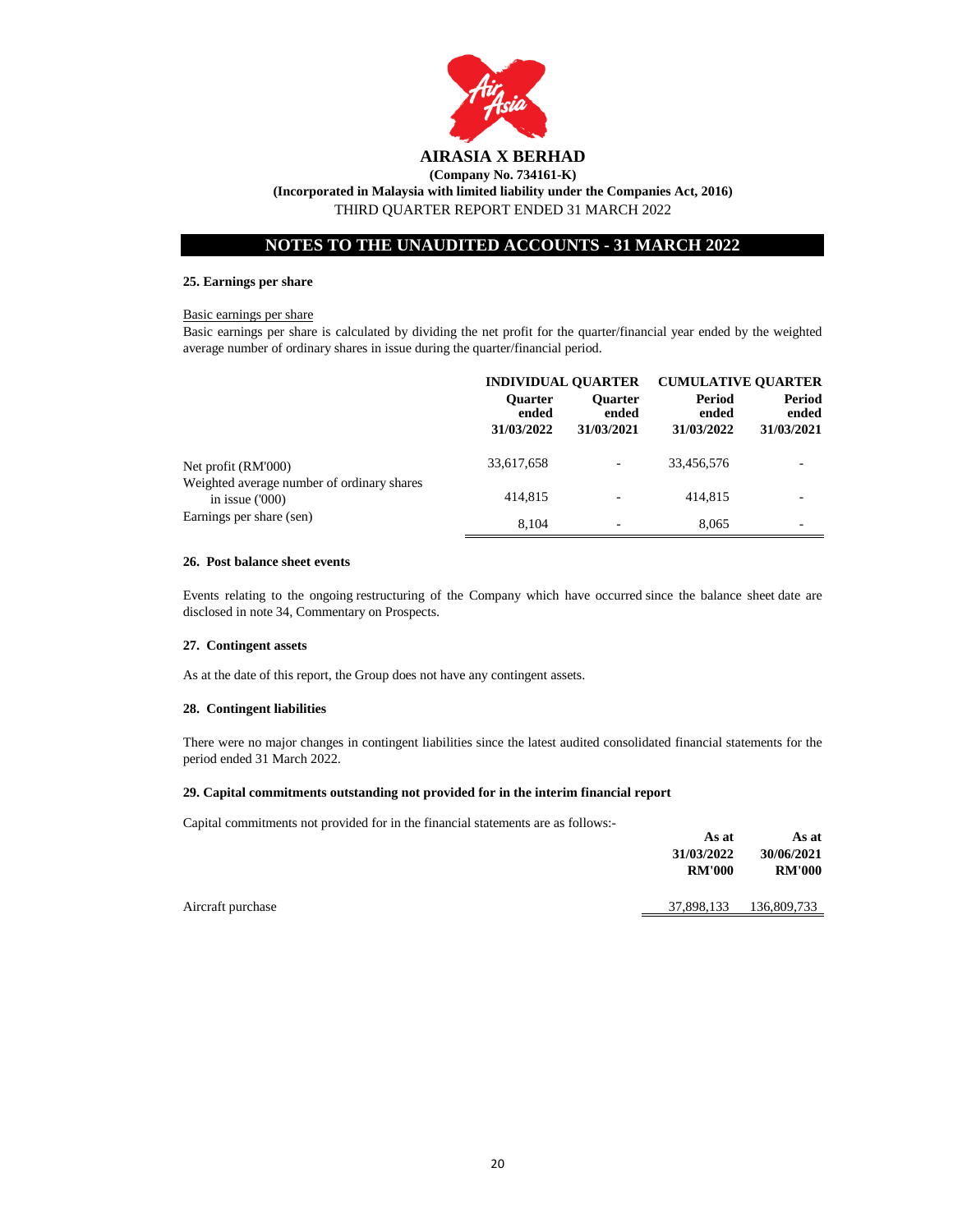

**(Incorporated in Malaysia with limited liability under the Companies Act, 2016)** THIRD QUARTER REPORT ENDED 31 MARCH 2022

# **NOTES TO THE UNAUDITED ACCOUNTS - 31 MARCH 2022**

#### **30. Significant related parties transactions**

Details of the relationships and transactions between AirAsia X and its significant related parties are as described below:

Name of companies Relationship Thai AirAsia X Co Ltd ("TAAX") Associate PT Indonesia AirAsia Extra ("IAAX") Joint Venture AirAsia Berhad ("AAB")

## Subsidiaries of AirAsia Group Berhad

AirAsia SEA Sdn Bhd ("AASEA") Common Directors and shareholders Rokki Sdn Bhd ("Rokki") Common Directors and shareholders BIGLIFE Sdn Bhd ("BIG") Common Directors and shareholders Ground Team Red Sdn Bhd ("GTR") Common Directors and shareholders Teleport Everywhere Pte Ltd Common Directors and shareholders AirAsia (Guangzhou) Aviation Service Limited ("AirAsia (Guangzhou)") Common Directors and shareholders

Associates of AirAsia Group Berhad

#### Other related entities

Ormond Lifestyle Services Sdn Bhd (foremerly known as Yummy Kitchen Sdn Bhd) Common Directors and shareholders Tune Insurance Malaysia Berhad ("TIMB") Common Directors and shareholders AirAsia (India) Limited ("AAI") Common Directors and shareholders

Shareholder of the Company for which there is no control, significant influence or joint control, and common Directors and shareholders

Thai AirAsia Co Ltd ("TAA") Common Directors and shareholders PT Indonesia AirAsia ("IAA") Common Directors and shareholders AirAsia Japan Co., Ltd ("AAJ") Common Directors and shareholders Philippines AirAsia Inc. ("AAZ") Common Directors and shareholders

These following items have been included in the income statement and balance sheet:

|                                                       | <b>INDIVIDUAL OUARTER</b> |                         | <b>CUMULATIVE OUARTER</b> |                 |
|-------------------------------------------------------|---------------------------|-------------------------|---------------------------|-----------------|
|                                                       | <b>Ouarter</b><br>ended   | <b>Ouarter</b><br>ended | Period<br>ended           | Period<br>ended |
|                                                       | 31/03/2022                | 31/03/2021              | 31/03/2022                | 31/03/2021      |
|                                                       | <b>RM'000</b>             | <b>RM'000</b>           | <b>RM'000</b>             | <b>RM'000</b>   |
| <b>TAAX</b>                                           |                           |                         |                           |                 |
| - Aircraft operating lease income for leased aircraft | 44.396                    |                         | 159,269                   |                 |
| - Net operational services charged                    | 1.432                     |                         | 4.480                     |                 |
| <b>IAAX</b>                                           |                           |                         |                           |                 |
| - Net operational services charged                    |                           |                         | 536                       |                 |
| AAB                                                   |                           |                         |                           |                 |
| - Net operational services charged                    | (846)                     |                         | (2,583)                   |                 |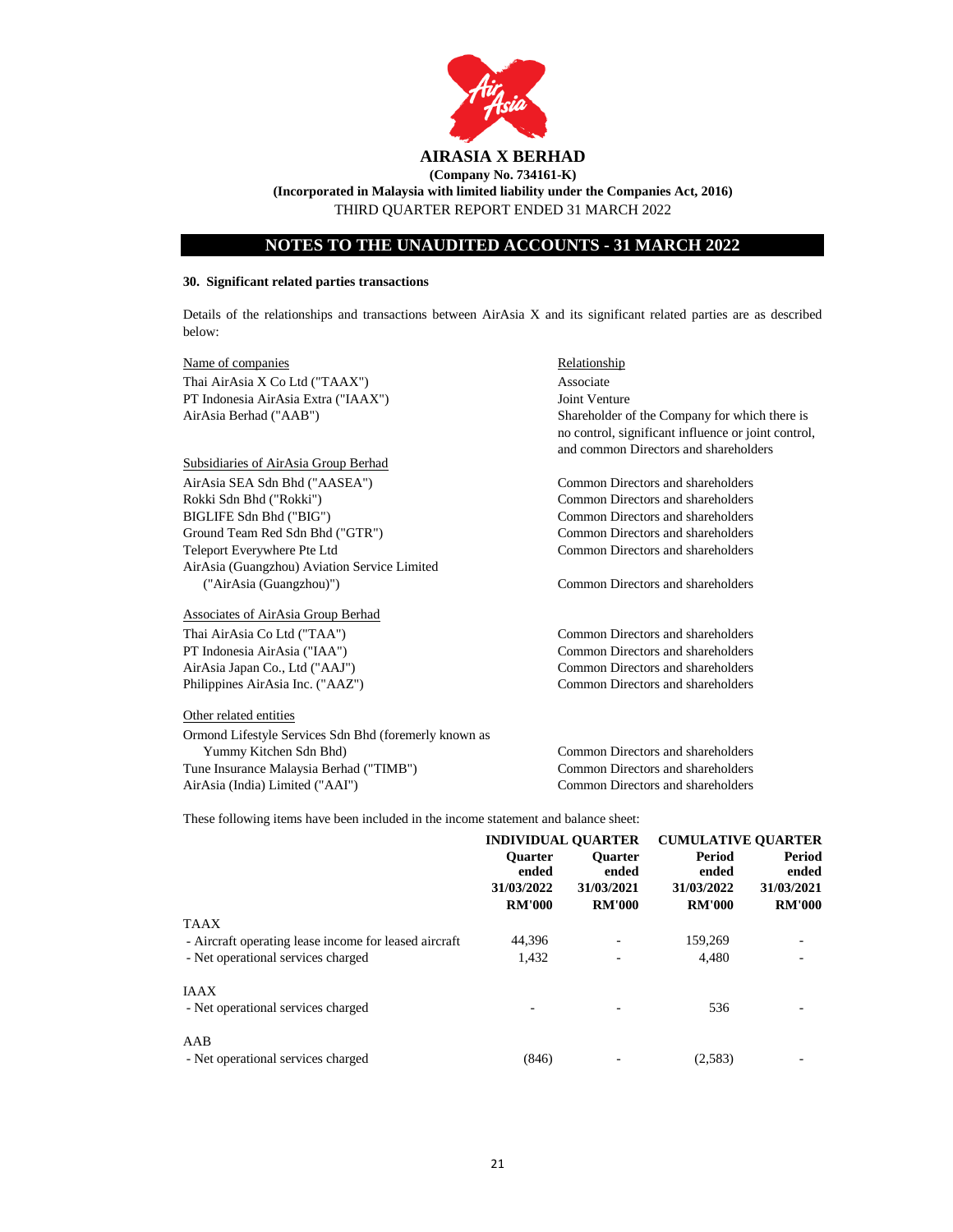

**(Company No. 734161-K) (Incorporated in Malaysia with limited liability under the Companies Act, 2016)** THIRD QUARTER REPORT ENDED 31 MARCH 2022

# **NOTES TO THE UNAUDITED ACCOUNTS - 31 MARCH 2022**

## **30. Significant related parties transactions (cont'd.)**

|                                                                                | <b>INDIVIDUAL QUARTER</b>                              |                                                        | <b>CUMULATIVE QUARTER</b>                      |                                                |
|--------------------------------------------------------------------------------|--------------------------------------------------------|--------------------------------------------------------|------------------------------------------------|------------------------------------------------|
|                                                                                | <b>Ouarter</b><br>ended<br>31/03/2022<br><b>RM'000</b> | <b>Ouarter</b><br>ended<br>31/03/2021<br><b>RM'000</b> | Period<br>ended<br>31/03/2022<br><b>RM'000</b> | Period<br>ended<br>31/03/2021<br><b>RM'000</b> |
| AAZ<br>- Net operational services charged                                      | 34                                                     |                                                        | 74                                             |                                                |
| AASEA<br>- Provision of shared services<br>- Net operational services charged  | (165)<br>1,310                                         |                                                        | (849)<br>1,238                                 |                                                |
| <b>GTR</b><br>- Ground handling services<br>- Net operational services charged | (1,081)<br>11                                          |                                                        | (3,256)<br>33                                  |                                                |
| AAI<br>- Net operational services charged                                      | (51)                                                   |                                                        | (175)                                          |                                                |
| <b>TELEPORT</b><br>- Purchase of cargo transportation capacity                 | 91,711                                                 |                                                        | 242,045                                        |                                                |
| AirAsia (Guangzhou)<br>- Net operational services charged                      | 34                                                     |                                                        | 114                                            |                                                |

## **31. Review of Group's performance**

## **Performance of current quarter against the same quarter last year for Malaysia**

As announced on 2 December 2020, the financial year end of the Group has been changed from 31 December 2020 to 30 June 2021. As such, there will be no comparative financial information available for the same quarter last year.

## **32. Variance of results against preceding quarter**

The Group recorded a profit before taxation of RM33,618 million for the quarter under review as compared to loss before taxation of RM12 million in 1Q22.

# **33. Other profit and loss items**

In the current quarter and period ended, there has been no interest income, other income including investment income, interest expense, depreciation and amortisation, provision for and write off of receivables and inventories, gain or loss on disposal of quoted and unquoted investments or properties, impairment of assets, foreign exchange gain or loss, gain or loss on derivatives and/or exceptional items except as disclosed either in the consolidated income statements and/or notes to the unaudited financial statements.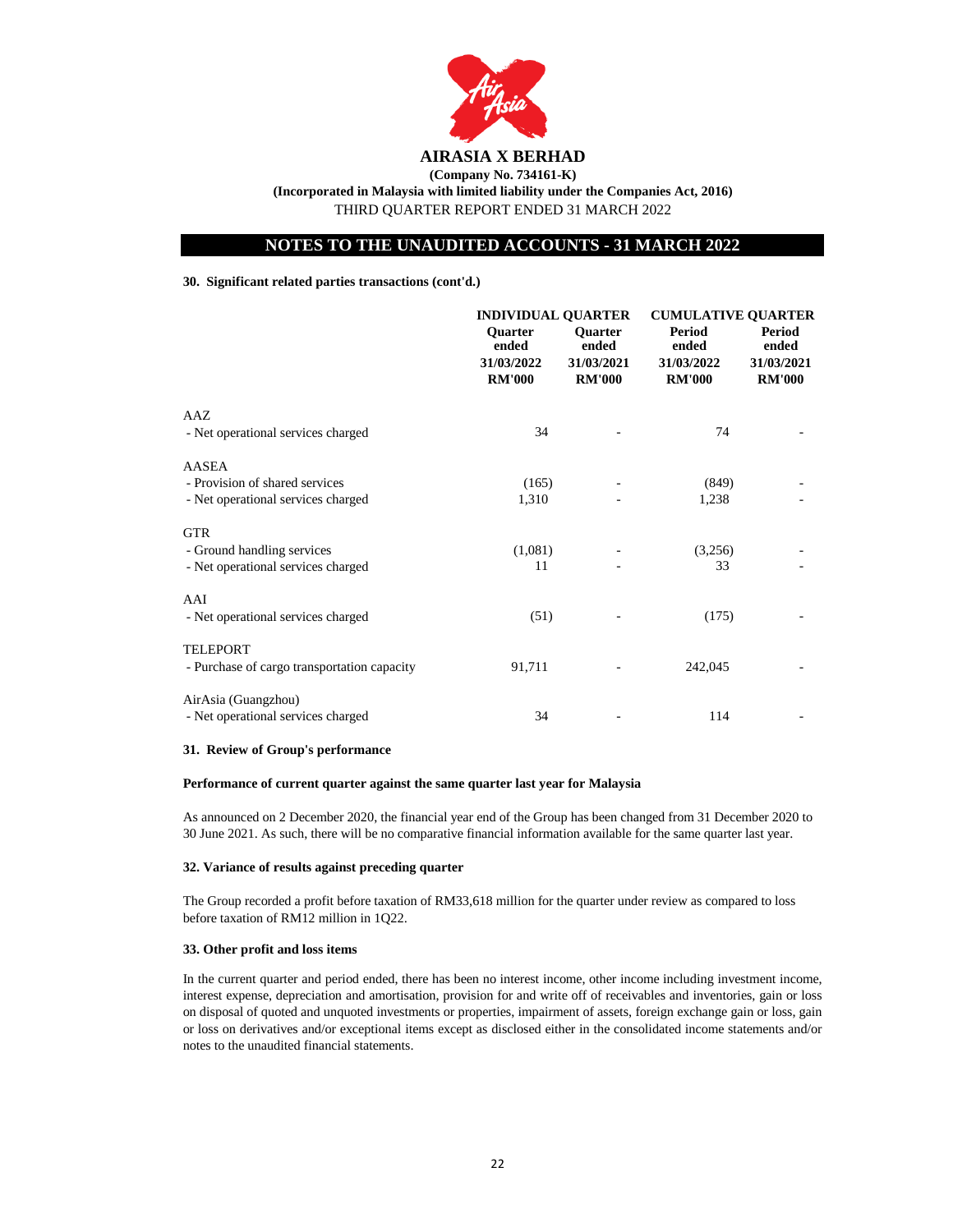

**(Incorporated in Malaysia with limited liability under the Companies Act, 2016)**

THIRD QUARTER REPORT ENDED 31 MARCH 2022

# **NOTES TO THE UNAUDITED ACCOUNTS - 31 MARCH 2022**

## **34. Commentary on prospects**

Subsequent to previous announcements made to Bursa Malaysia on the debt restructuring the Company announced, on 16 March 2022, that the Sanction Order has been duly lodged with the Registrar of Companies of Malaysia, in accordance with Section 366(5) of the Companies Act, and the proposed debt restructuring would take effect on that date.

The lodgement of the Sanction Order marks the completion of the debt restructuring process, a fact which is reflected in the financial statements for the quarter where RM33.6bn of provisions made for default under contracts, and liabilities which have been forgiven have been reversed.

From an operational perspective the Company has continued to operate cargo and charter flights during the quarter under review and generated RM113.0m of revenue, a slight reduction of RM3.4m or 3% over the previous quarter. Cargo operations have been adversely impacted by the recent lockdowns imposed in China, and a decline in cargo yields as more capacity comes back online, but the Company continues to seek to diversify its cargo customer base to support cargo revenues in the future.

Further developments on the above matters will be announced to Bursa Malaysia Securities Berhad as and when they occur.

## **35. Profit forecast**

The disclosure requirement is not applicable as the Group did not publish any profit forecast.

## **36. Corporate proposal**

The status of corporate proposals is as follows:

#### **(a) Share Capital Reduction**

Following the lodgement of an office copy of the sealed Order of the High Court of Malaya confirming the special resolution for the proposed share capital reduction ("**Share Capital Reduction**") pursuant to Section 116 of the Companies Act, 2016 with the Registrar of Companies on 26 January 2022, the Share Capital Reduction has taken effect and be deemed completed on 26 January 2022.

#### **(b) Share Consolidation**

The share consolidation exercise has been completed following the listing and quotation of 414,814,737 consolidated shares on the Main Market of Bursa Malaysia Securities Berhad with effect from 9.00 a.m., 14 February 2022.